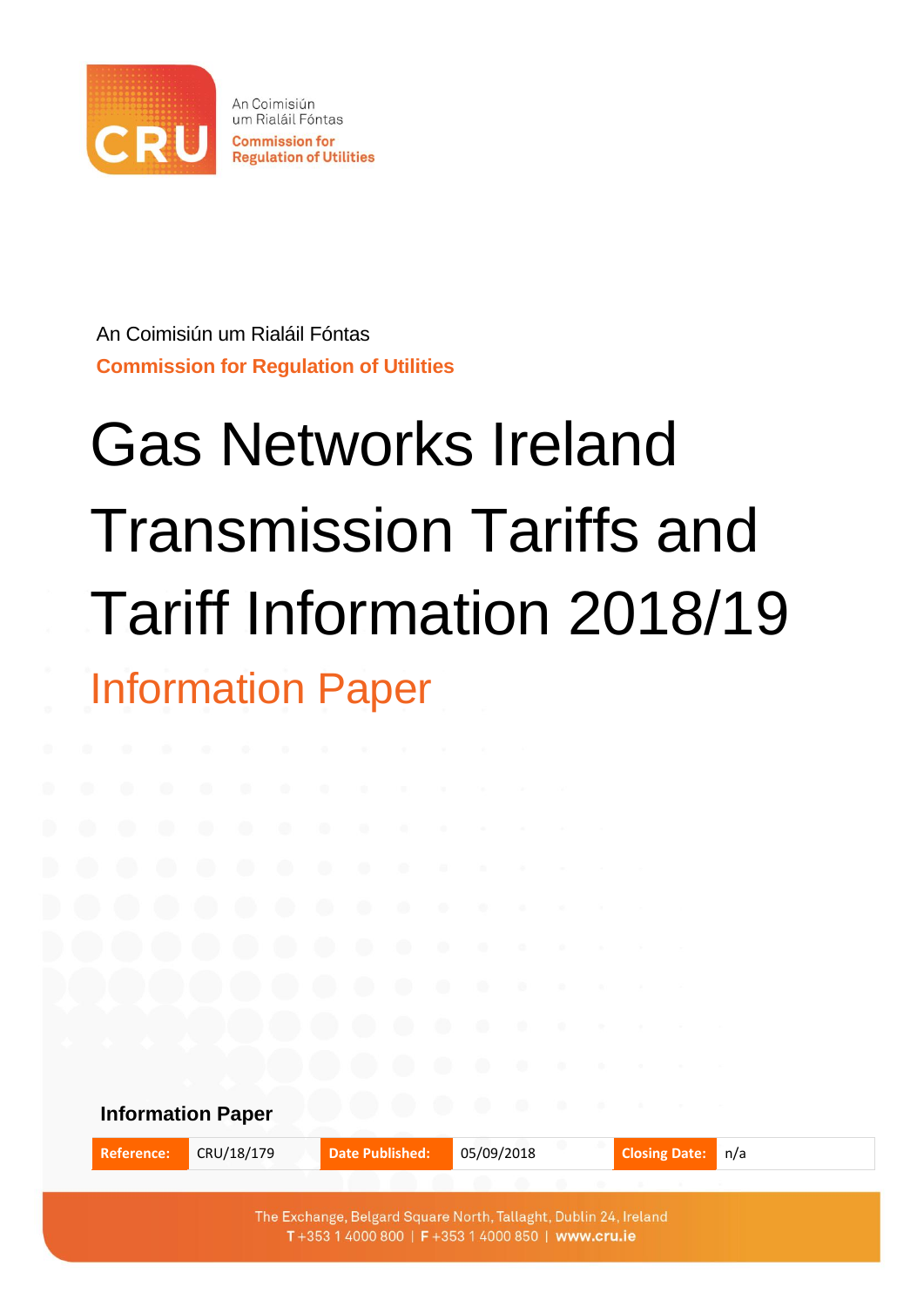# <span id="page-1-0"></span>**Executive Summary**

<span id="page-1-1"></span>The Tariff Network Code<sup>1</sup> (TAR NC) outlines two sets of tariff related information for publication. The first set of information, which included transmission tariffs for the upcoming gas year, was published in an information note on 01 June 2018 (CRU/18/102), thirty days ahead of the annual yearly capacity auctions in accordance with Article 29 of the TAR NC.<sup>2</sup> That information note highlighted that:

- Transmission network tariffs (transportation cost of UK Gas) for the gas year 2018/19 in nominal terms are down c.6% versus 2017/18.
- The combined effect of the Transmission and Distribution Network Tariffs for 2018/19 on an average residential gas customer's annual bill is a decrease of c. €13.67, which is a 1.8% decrease.

The CRU is now publishing the second set of additional tariff information, ahead of the upcoming tariff period, which begins on 01 October 2018, in accordance with Article 30 of TAR NC. With this information paper the CRU has created, in so far as possible, a single resource for all tariff related information, which includes:

- An introduction to how the CRU sets GNI's Allowed Revenue;
- The process by which the CRU updates the Allowed Revenue on an annual basis;
- An introduction to the methodology used to calculate the tariffs;
- Information required under Article 30 of TAR NC, containing:
	- o detail on elements of the CRU's Allowed Revenue methodology;
	- o detail on the parameters within GNI's tariff model; and,
	- $\circ$  other additional information used either directly or indirectly to calculate GNI's allowed revenue and the transmission tariffs.
- The variables that cause changes in the tariffs from one year to the next; and,
- The transmission tariffs set out in (CRU/18/102).

To date the CRU has published much of the information in this information paper across a number of publications. By making all tariff related information available to customers, in a single location, it has made it easier for customers to understand how tariffs are set and what causes them to change from one year to the next. An important tool now available to the public is the simplified tariff model available on Gas Networks Ireland's website at the following [link.](https://www.gasnetworks.ie/corporate/gas-regulation/tariffs/transmission-tariffs/simplified-tariff-model/) This simplified model

<sup>1</sup> Establishing a network code on harmonised transmission tariff structures for gas (Commission Regulation (EU) 2017/460).

<sup>2</sup> Although not required under the TAR NC the CRU also published an information note (CRU/18/101) containing distribution tariffs as both sets of tariffs are calculated in tandem.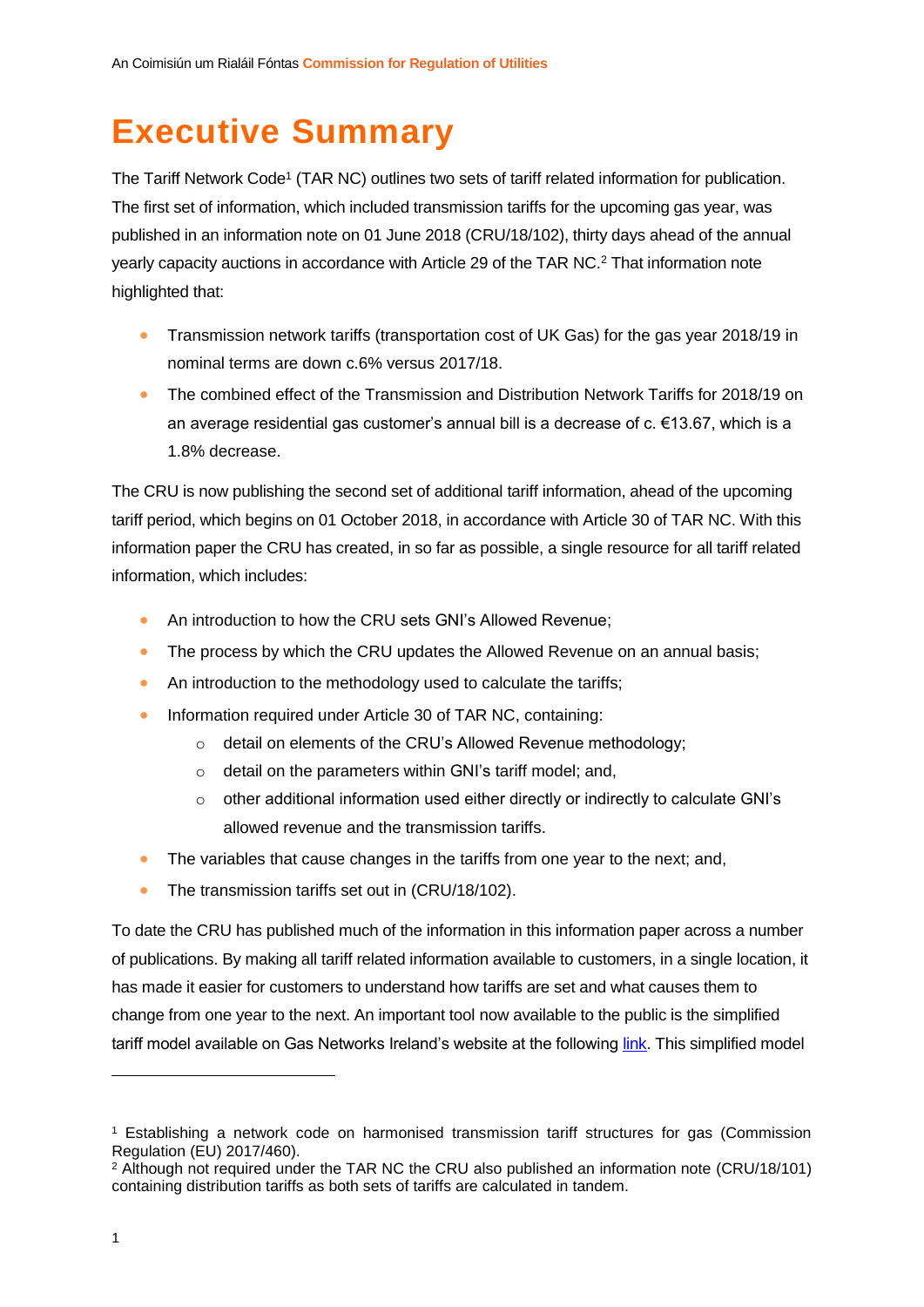will enable customers to, further identify how transmission network tariffs are effected by demand and revenue variations, and to estimate the possible evolution of tariffs.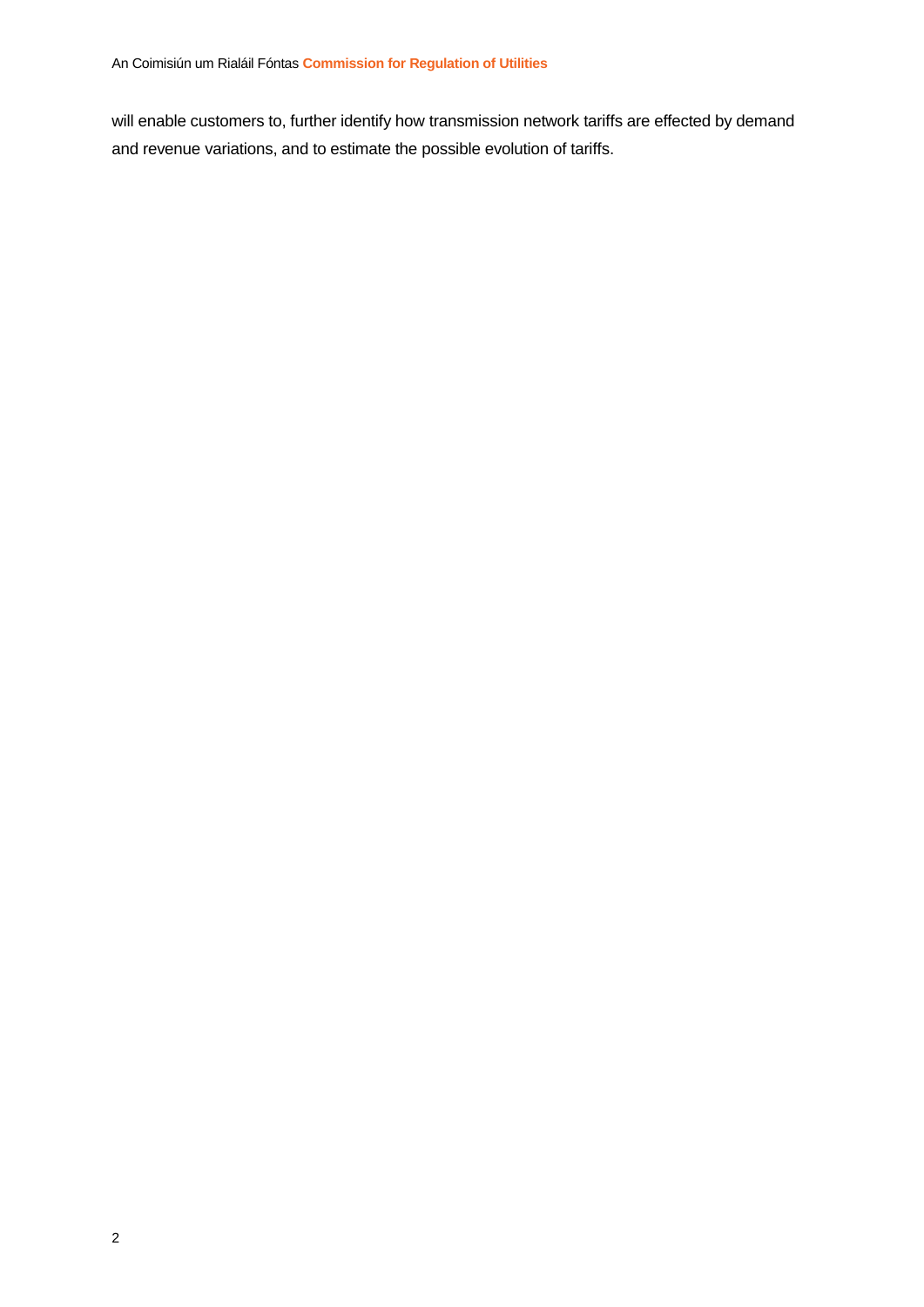# <span id="page-3-0"></span>**Public/ Customer Impact Statement**

Gas Networks Ireland (GNI) owns and operates the gas network, which supplies all gas customers in Ireland. The CRU is legally responsible for regulating network charges in the natural gas market. The CRU may set the basis for charges for using the gas transmission and distribution networks. The CRU does so in the best interests of the consumer. Our goal is to ensure that the gas is safely and securely supplied and that the charges are fair and reasonable.

With this information paper the CRU has aimed to create a single resource for all gas network tariff related information, ranging from; how it sets tariffs on an annual basis, the variables that cause changes in the tariffs from one year to the next, and the tariffs for the upcoming gas year.

To date the CRU has published much of the information in this information paper across a number of publications. By making all tariff related information available to customers, in a single location, it has made it easier for customers to understand how tariffs are set and what causes them to change from one year to the next. An important tool now available to the public is the simplified tariff model available on Gas Networks Ireland's website at the following *link*. This simplified model will enable customers to, further identify how transmission network tariffs are effected by demand and revenue variations, and to estimate the possible evolution of tariffs.

The transmission network tariffs, were published on 01 June 2018, thirty days ahead of the annual yearly capacity auctions. Further detail regarding the transmission network tariffs for 2018/19 is included in this information paper. The key customer impacts of that publication are that:

- Transmission network tariffs (transportation cost of UK Gas) for the gas year 2018/19 in nominal terms are down c.6% versus 2017/18. Network tariffs are charged to gas suppliers who may choose to pass them on to their customers. The network tariff changes equate to a c. 0.55% decrease on an average residential gas customer's bill.
- The combined effect of the Transmission and Distribution Network Tariffs for 2018/19 on an average residential gas customer's annual bill is a decrease of c. €13.67, which is a 1.8% decrease.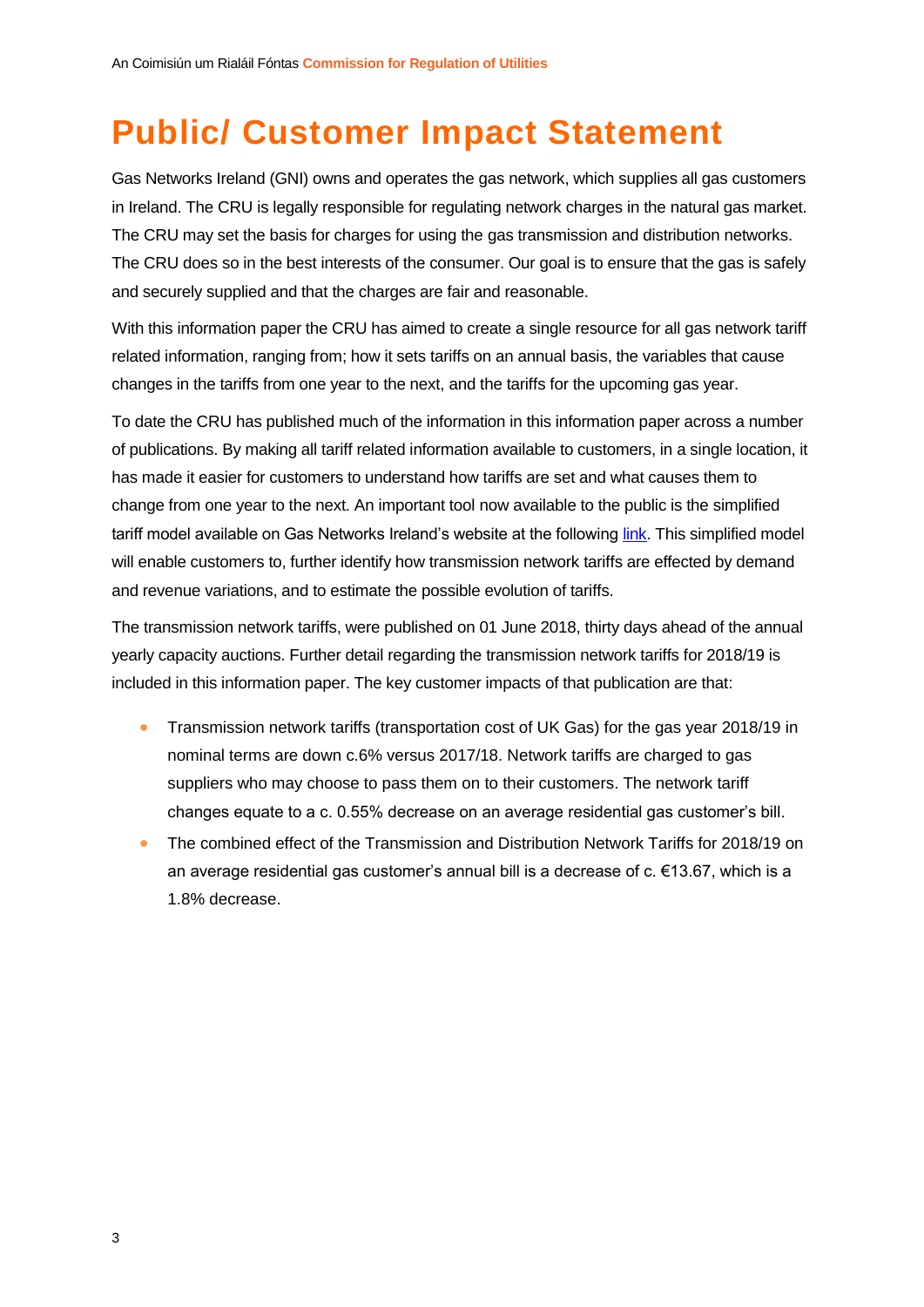# <span id="page-4-0"></span>**Table of Contents**

| 20 |
|----|
|    |
|    |
|    |
|    |
|    |
|    |
|    |
|    |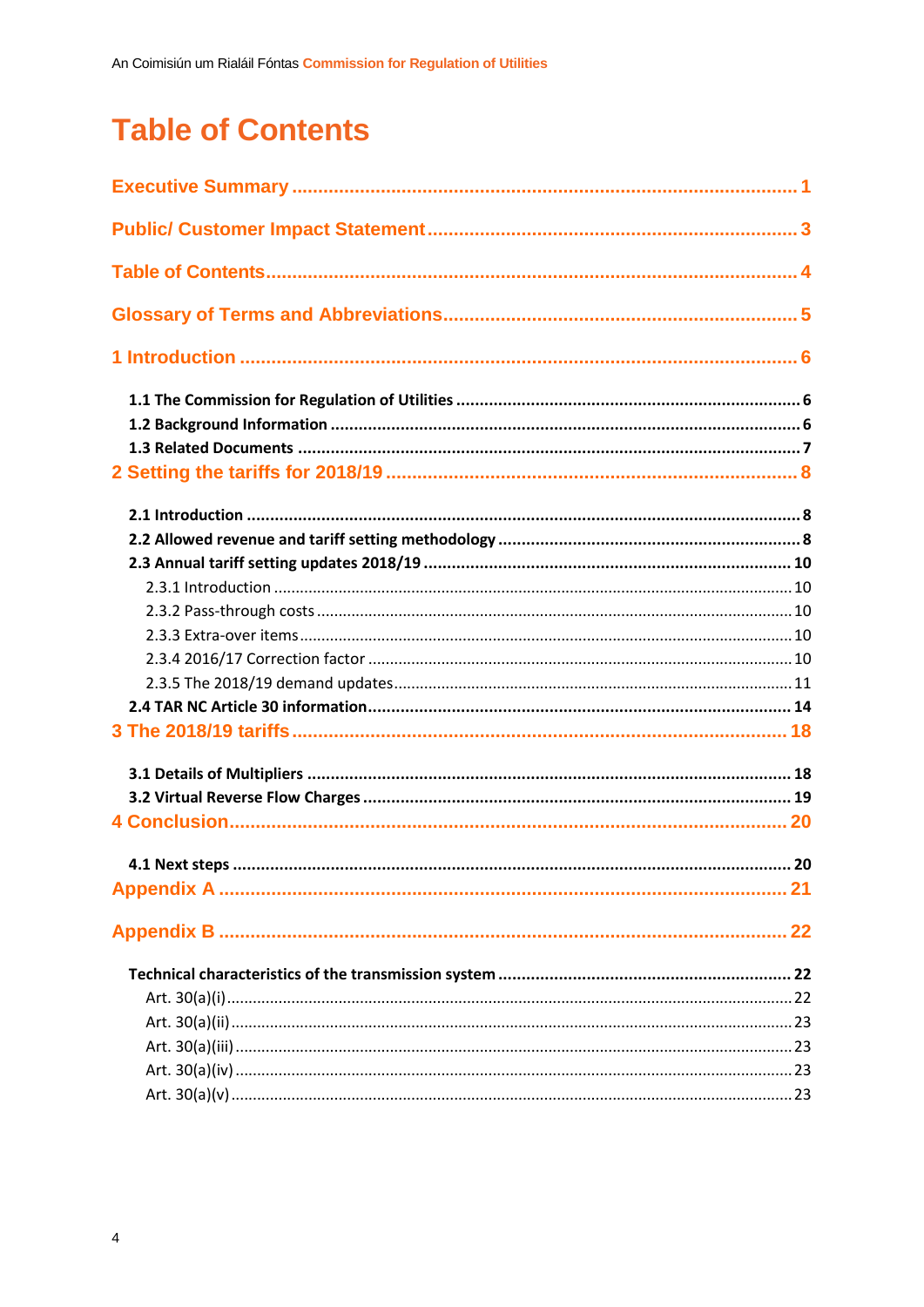# <span id="page-5-0"></span>**Glossary of Terms and Abbreviations**

| <b>Abbreviation or Term</b>         | <b>Definition or Meaning</b>                                                                                                       |
|-------------------------------------|------------------------------------------------------------------------------------------------------------------------------------|
| <b>Allowed Revenues</b>             | The sum of revenues that the TSO is entitled to obtain in<br>a given period, as approved by the CRU.                               |
| Capex                               | Capital expenditure                                                                                                                |
| <b>CER</b>                          | <b>Commission for Energy Regulation</b>                                                                                            |
| <b>CNG</b>                          | <b>Compressed Natural Gas</b>                                                                                                      |
| <b>CRU</b>                          | Commission for Regulation of Utilities (formerly CER)                                                                              |
| <b>Correction Factor (K-Factor)</b> | An adjustment of revenue applied to rectify over or under<br>recoveries.                                                           |
| <b>DM</b>                           | Daily Metered                                                                                                                      |
| <b>Extra-over items</b>             | Work items not included in the Price Control                                                                                       |
| <b>EWIC</b>                         | East West Interconnector                                                                                                           |
| <b>GNI</b>                          | <b>Gas Networks Ireland</b>                                                                                                        |
| <b>I/C</b>                          | Industrial & Commercial                                                                                                            |
| <b>LDM</b>                          | Large Daily Metered                                                                                                                |
| <b>NDM</b>                          | Non-Daily Metered                                                                                                                  |
| <b>Opex</b>                         | Operating expenditure                                                                                                              |
| Pass-through items                  | Work items that were included in the Price Control but<br>the costs of which were not certain at the time of the<br>Price Control. |
| <b>Price Control</b>                | A 5 - yearly review of GNI's allowed revenues.                                                                                     |
| <b>TAR NC</b>                       | The Network Code on rules regarding harmonised<br>transmission tariff structures for gas.                                          |
| <b>TSO</b>                          | <b>Transmission System Operator</b>                                                                                                |
| <b>VRF</b>                          | <b>Virtual Reverse Flow</b>                                                                                                        |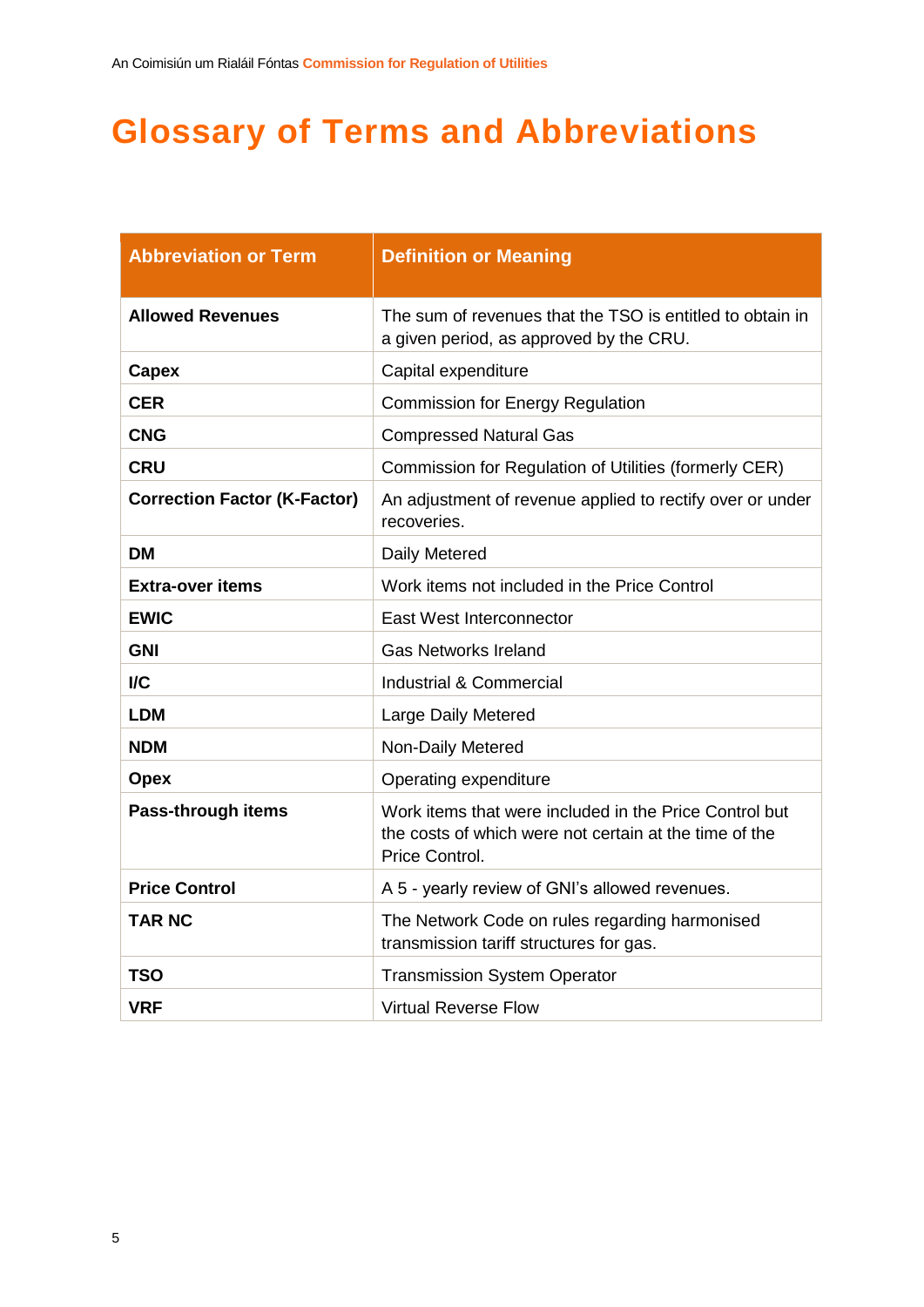# <span id="page-6-0"></span>**1 Introduction**

## <span id="page-6-1"></span>1.1 The Commission for Regulation of Utilities

The Commission for Regulation of Utilities (CRU) is Ireland's independent energy and water regulator. The CRU was established in 1999 and now has a wide range of economic, customer protection and safety responsibilities in energy. The CRU is also the regulator of Ireland's public water and wastewater system.

Under the Gas (Interim) (Regulation) Act, 2002, the CRU is responsible for regulating charges in the natural gas market. Under Section 14 of the Act, the CRU may set the basis for charges for transporting gas through the transmission system.

<span id="page-6-3"></span>Following the CRU's publication<sup>3</sup> of Gas Network Ireland's (GNI) allowed revenues and transmission tariffs that will apply from 01 October 2018 to 30 September 2019, the CRU is now publishing additional information related to calculation of allowed revenues and transmission tariffs, in accordance with Article 30 of the Network Code on rules regarding harmonised transmission tariff structures for gas (TAR  $NC$ )<sup>[1](#page-1-1)</sup>.

### <span id="page-6-2"></span>1.2 Background Information

TAR NC outlines two sets of tariff related information for publication. Firstly, Article 29 sets the information required before the annual yearly capacity auctions. Secondly, Article 30 sets the information required before the upcoming tariff period (i.e. gas year 01 October 2018 – 30 September 2019). The first set of information, which included transmission tariffs, was published thirty days ahead of the annual yearly capacity auctions, in accordance with Article 29 of the TAR NC.[3](#page-6-3) The annual yearly capacity auctions were held on 02 July 2018 for the 2018/19 gas year. As a result, this was the first time that the transmission reserve prices for the coming gas year were known to Shippers in advance of the annual yearly capacity auctions. Although not required under TAR NC the CRU also published an information note containing distribution tariffs as both sets of tariffs are calculated in tandem.<sup>4</sup>

The CRU is now publishing the second set of tariff information in accordance with Article 30 of TAR NC. With this information paper the CRU has aimed to create a single resource for all tariff related information; ranging from how it sets tariffs on an annual basis, the variables that cause changes in the tariffs from one year to the next, and the tariffs themselves (which were already set out in

<sup>3</sup> Gas Networks Ireland Transmission Tariffs and Allowed Revenue 2018/19 – Information note [\(CRU/18/102\)](https://www.cru.ie/wp-content/uploads/2018/06/CRU18102-Gas-Transmission-Tariffs-2018_19.pdf).  $4$  Gas Networks Ireland Distribution Tariffs and Allowed Revenue 2018/19 – Information note

[<sup>\(</sup>CRU/18/101\)](https://www.cru.ie/wp-content/uploads/2018/06/CRU18101-Gas-Distribution-Tariffs-2018_19.pdf).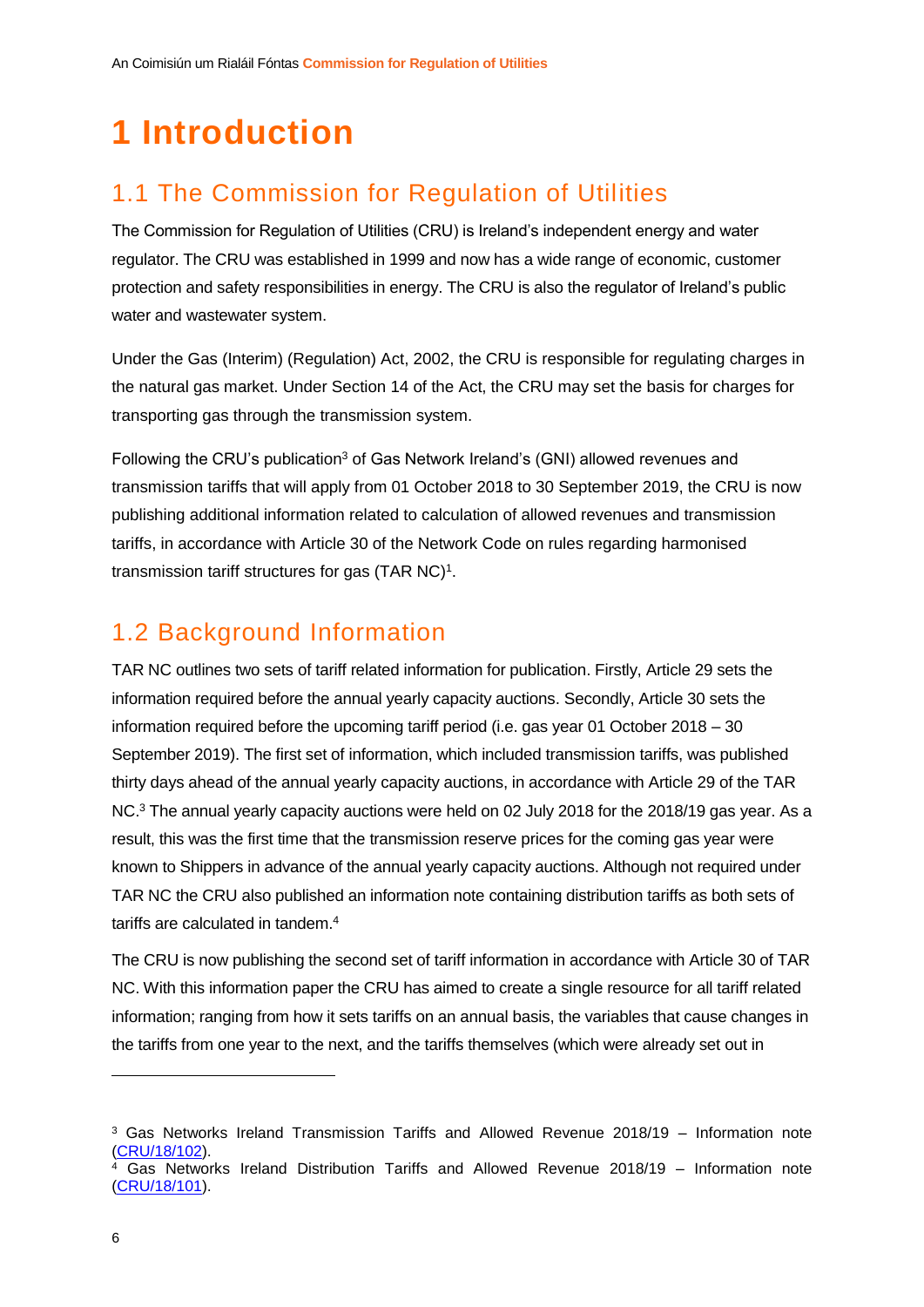(CRU/18/102)). The CRU has carried out this exercise in order to provide customers with tariff related information in the most transparent and easily accessible manner.

### <span id="page-7-0"></span>1.3 Related Documents

Some documents related to this publication are provided below:

- CRU transmission revenue model 18/19 [\(CRU/18/103\)](https://www.cru.ie/document_group/copy-of-gas-networks-ireland-allowed-revenues-and-gas-transmission-tariffs/).
- [GNI's simplified transmission tariff matrix model](https://www.gasnetworks.ie/corporate/gas-regulation/tariffs/transmission-tariffs/simplified-tariff-model/) (https://www.gasnetworks.ie/corporate/gas-regulation/tariffs/transmissiontariffs/simplified-tariff-model).
- **CRU Corrib Linkline model [\(CRU/17/138\)](https://www.cru.ie/document_group/gas-networks-ireland-price-control-4/cer17272-pc4-final-corrib-linkline-element-calculation/).**
- Decision on October 2017 to September 2022 transmission revenue for Gas Networks Ireland ([CER/17/260](https://www.cru.ie/wp-content/uploads/2017/06/CER17260-PC4-CER-Transmission-Decision-Paper.pdf)).
- Gas Networks Ireland Transmission Tariffs and Allowed Revenue 2018/19 Information note ([CRU/18/102](https://www.cru.ie/wp-content/uploads/2018/06/CRU18102-Gas-Transmission-Tariffs-2018_19.pdf)).
- Gas Networks Ireland Distribution Tariffs and Allowed Revenue 2018/19 Information note [\(CRU/18/101\)](https://www.cru.ie/wp-content/uploads/2018/06/CRU18101-Gas-Distribution-Tariffs-2018_19.pdf).
- Establishing a network code on harmonised transmission tariff structures for gas [\(Commission Regulation \(EU\) 2017/460\)](https://eur-lex.europa.eu/legal-content/EN/TXT/PDF/?uri=CELEX:32017R0460&from=EN).

Information on the CRU's role and relevant legislation can be found on the CRU's website at **[www.cru.ie.](http://www.cru.ie/)**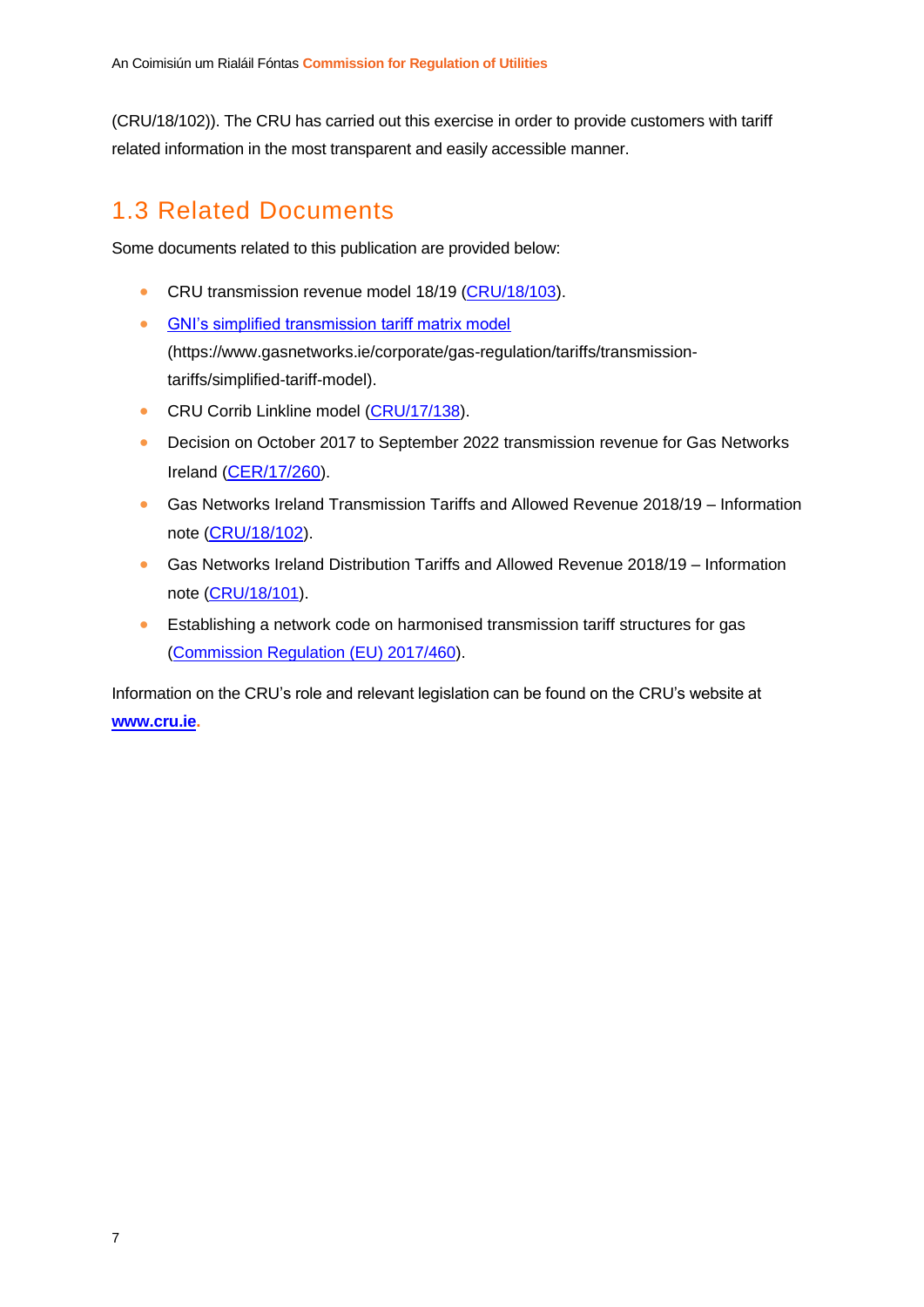# <span id="page-8-0"></span>**2 Setting the tariffs for 2018/19**

### <span id="page-8-1"></span>2.1 Introduction

The CRU's role is to protect gas customers by ensuring that GNI spends customers' money appropriately and efficiently to deliver necessary services. The CRU does this through what is called a Price Control, which is carried out every 5-years. The current 5-year period started on 01 October 2017 (PC4). A Price Control is an important process because the CRU must carefully consider the level of money, known as the Allowed Revenue, GNI needs to safely operate, maintain and invest in the gas network for the next 5 years.

In August 2017, the CRU published its decision paper (CER/17/260) on the Allowed Revenue that GNI's transmission business may recover over the Price Control period from 01 October 2017 to 30 September 2022. This decision allowed €924m to be recovered for transmission over the 5 year period on an annual basis.

The CRU sets the tariffs for the use of the gas network on an annual basis. These tariffs allow GNI as the network operator to recover the allowed revenue set by the CRU. The CRU's goal is to ensure that gas is safely and securely supplied to customers and that the charges are fair and reasonable.

As part of the annual process of setting tariffs for the upcoming gas year, the CRU collects annual cost information from GNI. The cost data is thoroughly reviewed and the allowed revenues are updated as appropriate on a yearly basis. This approach enables CRU to:

- ensure the most up to date information is captured;
- update the costs as appropriate to smooth out the impact on tariffs of any major under or over recoveries as part of the next five year review;
- build an understanding of how network costs are driven, and affected on an annual basis;
- **•** provide regularly updated information on costs for the public and industry.

Further detail on the annual tariff setting process is provided in Section [2.3.](#page-10-0)

### <span id="page-8-2"></span>2.2 Allowed revenue and tariff setting methodology

The CRU sets a separate Allowed Revenue for the transmission and distribution businesses, which is recovered through transmission tariffs and distribution tariffs, respectively. The transmission business' Allowed Revenue is made up of three parts:

i. Revenue to cover the transmission business's operational costs during that period;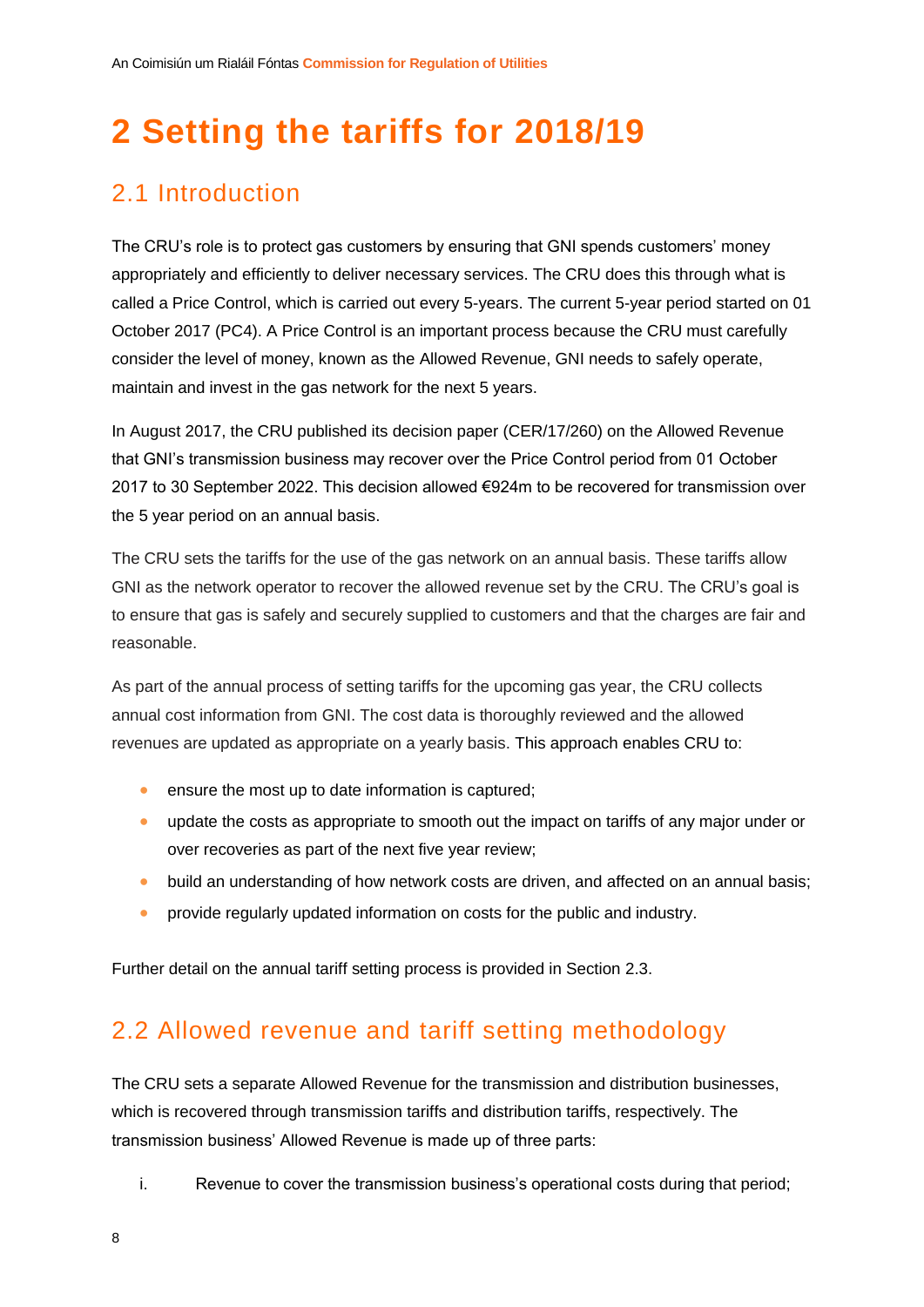- ii. A return on capital on the transmission business's assets; and,
- iii. Revenue to cover depreciation of the transmission business's assets.

Following the annual tariff update, detailed further in Section [2.3,](#page-10-0) the CRU calculates the updated Allowed Revenue for the upcoming gas year. The Allowed Revenue is calculated using the CRU's revenue model (CRU/18/103).

This Allowed Revenue is then entered into GNI's Transmission Tariff Model to calculate the transmission tariffs, which are the means by which GNI's Allowed Revenue is recovered. In July 2015, the CRU published its decision paper on the Gas Entry/Exit Tariff Methodology, which provides the basis for GNI's Transmission Tariff Model. <sup>5</sup> That decision paper details the CRU's decisions regarding the methodology for the calculation of Entry and Exit tariffs. One of the key components of that paper was the CRU's decision to calculate transmission tariffs using a forward looking matrix methodology, hence why GNI's model is sometimes referred to as the matrix model. The decisions outlined in the decision paper were the culmination of 5 years of tariff reform by the CRU, and were developed following extensive consultation with stakeholders. This matrix methodology was employed to set the tariffs for the 2018/19 gas year.

Further information on the current matrix methodology is available in Appendix B, with detailed information available in [CER/15/140](https://www.cru.ie/wp-content/uploads/2015/07/CER15140-Gas-Entry-Exit-Tariff-Methodology-Decision-Paper.pdf) and the related documents. In accordance with Article 30 a simplified version of the Transmission Tariff Model is available alongside this information paper, at the following [link.](https://www.gasnetworks.ie/corporate/gas-regulation/tariffs/transmission-tariffs/simplified-tariff-model/) Some of the key inputs to this methodology are highlighted in [Table 2.4.](#page-15-0)

Note: Part of the tariff at the Bellanaboy Entry Point is calculated using the CRU's Corrib Linkline Element model (CRU/17/138). The Bellanaboy Entry Point tariff is composed of two elements: one to remunerate the Allowed Revenue of GNI, which is calculated in GNI's Matrix model; and one that remunerates those that underwrite the Corrib Linkline (the Corrib Partners), which is calculated using the CRU's Corrib Linkline Element model (CRU/17/138).

Note: In accordance with the TAR NC, the CRU is currently undertaking a review of the tariff methodology, and will do so at least every five years from 31 May 2019, to ensure compliance with TAR NC. The CRU expects to publish its consultation in Q4 2018, and having taken into account the responses to its consultation, the CRU expects to publish a decision in Q2 2019. The resulting methodology will be used to set the transmission tariffs for the 2019/20 gas year. For

<sup>5</sup> Gas Entry/Exit Tariff Methodology [\(CER/15/140\)](https://www.cru.ie/wp-content/uploads/2015/07/CER15140-Gas-Entry-Exit-Tariff-Methodology-Decision-Paper.pdf)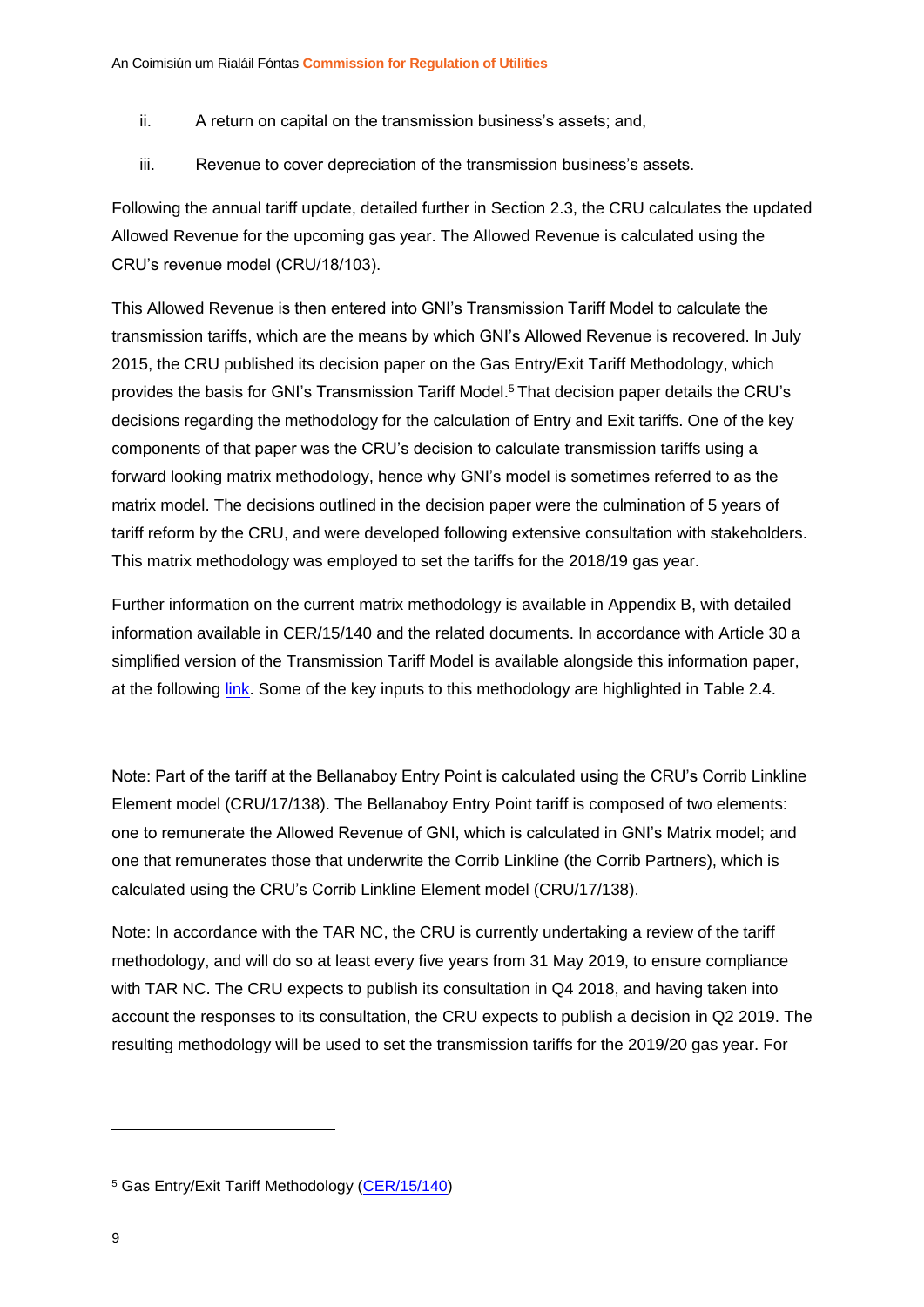the avoidance of doubt, any changes to the methodology will not affect the tariffs that have been set for the 2018/19 gas year.

### <span id="page-10-0"></span>2.3 Annual tariff setting updates 2018/19

#### <span id="page-10-1"></span>**2.3.1 Introduction**

The CRU collects annual cost information from GNI in order to update the revenues allowed through the Price Control process. This involves a submission from GNI, requesting items that are either considered "pass-through" or "extra-over". Pass-through items are those for which at the time of the Price Control, the exact expenditure was not finalised. Extra-over items are requests from GNI for items that were not anticipated in the Price Control.

During the annual tariff setting process the CRU also carries out an adjustment to the allowed revenue for the upcoming year, based on the difference between actual inflation, actual revenues collected and actual pass-through costs incurred by GNI; versus the ex-ante projections for inflation, revenues and pass-through costs. This adjustment is known as a Correction Factor or K-Factor. Generally, a K-Factor is calculated for the year Kt-1 and used to adjust the revenue in the year Kt+1, i.e. when setting the tariffs for 2018/19 the 2016/17 K-Factor is calculated and the adjustment is applied to the allowed revenue for the gas year 2018/19.

In addition to information relating to expenditure, demand projections are also estimated through the Price Control process for each of the five years of the control period. As part of the annual tariff setting process these demand figures are adjusted to consider the latest forecasts.

#### <span id="page-10-2"></span>**2.3.2 Pass-through costs**

GNI did not seek any adjustments to the pass-through costs already submitted for 2018/19 through the Price Control process.

#### <span id="page-10-3"></span>**2.3.3 Extra-over items**

GNI submitted a request for extra-over items totalling €2.28m. The CRU decided to allow GNI a total of c. €1.39m for extra-over items. This is made up of an additional capital expenditure (capex) allowance of €0.636m for Network Code Implementation and an additional operational expenditure (opex) allowance of €0.75m for legal costs.

#### <span id="page-10-4"></span>**2.3.4 2016/17 Correction factor**

During the PC4 process, which took place in 2016/17, GNI highlighted to the CRU that it was forecasting a significant over-recovery in the year 2016/17, due to demands being greater than expected. In order to provide as much tariff stability as possible, a decision was made to include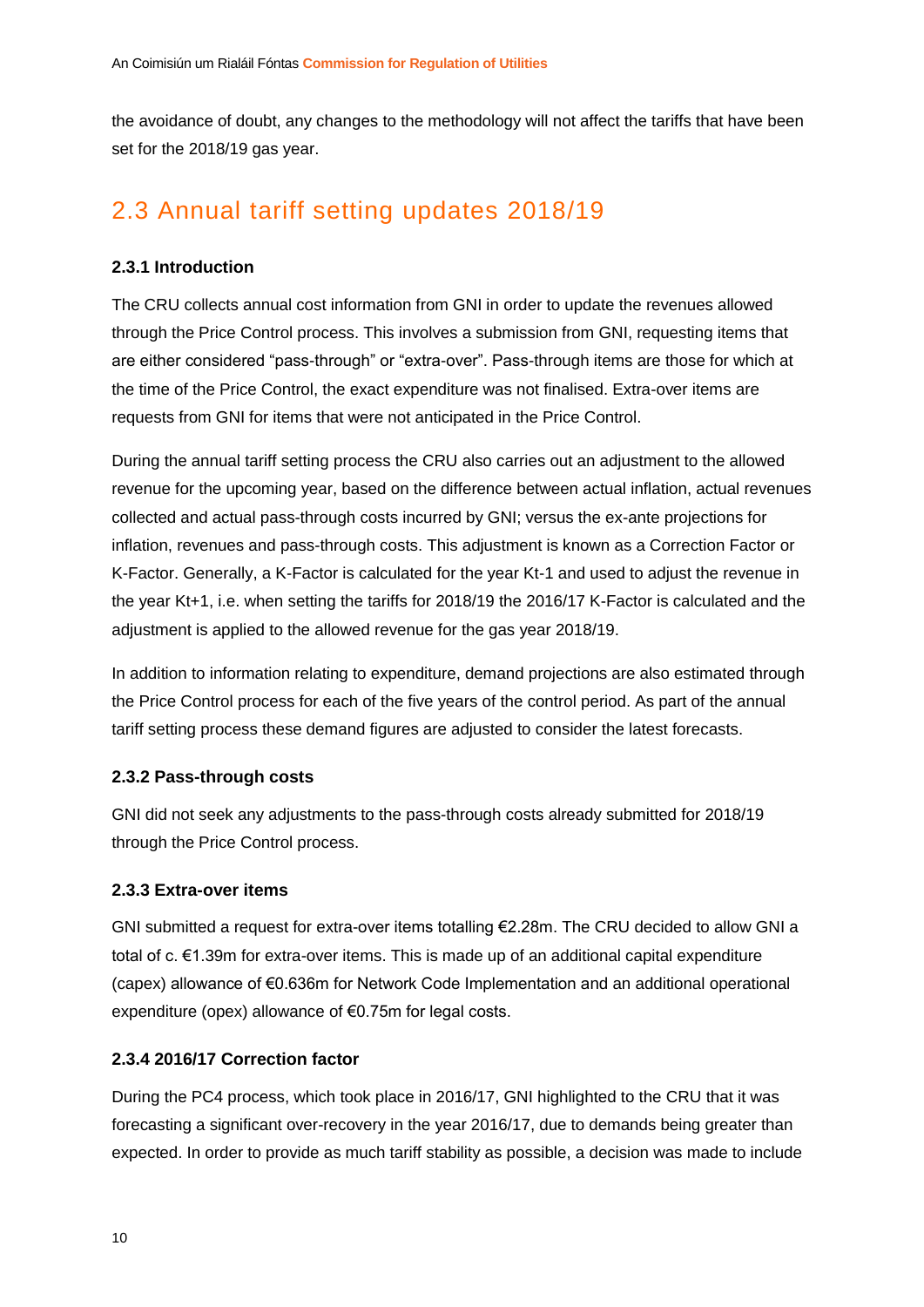a portion (€7.9m) of the forecasted over-recovery, in the calculation of GNI's allowed revenue for PC4 in order to aid tariff stability over the PC4 period.

As part of the 2018/19 tariff setting process GNI finalised the Correction factor for 2016/17 based on the difference between actual inflation, actual revenues collected and actual pass-through costs incurred by GNI; versus the ex-ante projections for inflation, revenues and pass-through costs. This resulted in an additional €8.4m that needed to be returned to customers, and a total Correction Factor of €16.3m for the year 2016/17.

The CRU may choose to apply two additional mechanisms to Correction Factors. The first relates to the calculation of Correction Factors and the second relates to the application of the Correction Factor.

Firstly, as per CER/03/170, any over or under recovery of revenue attracts an interest rate. This mechanism is included to incentivise GNI to make accurate forecasts of demand and new customer connections.

Secondly, on the occasion that a Correction Factor exceeds more than 5% of allowed revenues in the year in which the under or over recovery occurred then the Correction Factor is spread over two years, with the excess over the 5% carried over to the following year rather than being recovered entirely in the one year. This mechanism is aimed at enhancing tariff stability.

With respect to the second of these two mechanisms, the CRU decided to also spread out remainder of the 2016/17 Correction Factor over the remainder of PC4. This was due to the fact that there was already significant downward pressure on tariffs due to increased demand forecasts, and as a result the CRU wanted to minimise tariff volatility.

The effect of the decision to return a portion of the forecasted 2016/17 Correction Factor as part of the PC4 revenue calculation has been to reduce GNI's annual allowed revenue by €1.7, rising to €1.9m by the final year of PC4. The effect of the decision to return the remainder of the 2016/17 Correction Factor over the remaining four years of PC4 has been to reduce GNI's annual allowed revenue by an additional  $\epsilon$ 2.3, rising to  $\epsilon$ 2.5m by the final year of PC4. The combined effect on the allowed revenue in the year 2018/19 has been a  $\epsilon$ 4m reduction.

#### <span id="page-11-0"></span>**2.3.5 The 2018/19 demand updates**

GNI submits updated forecasts for capacity demand and commodity demand in the upcoming year to the CRU during the annual tariff setting process.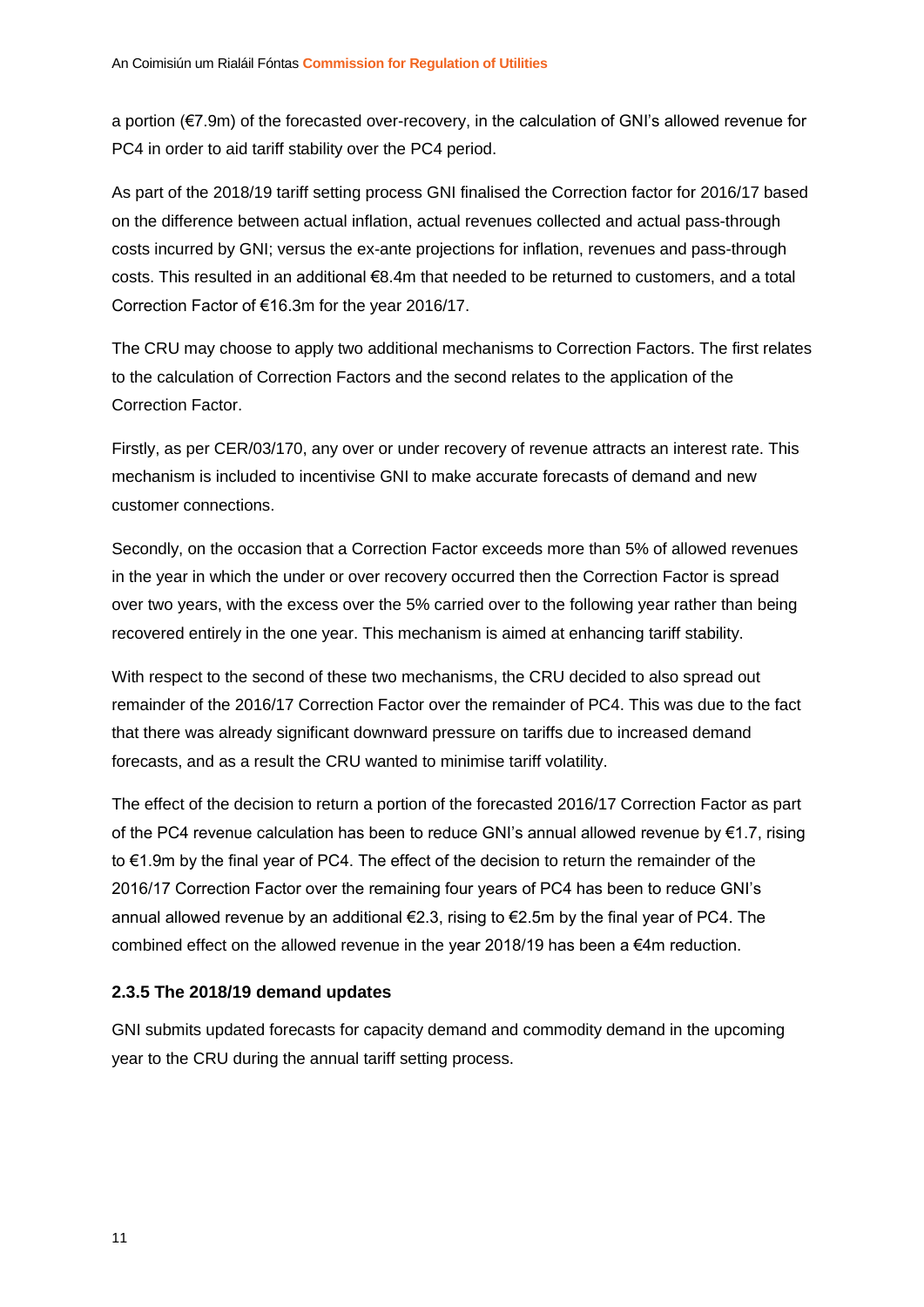#### *2.3.5.1 Assumptions*

The forecast demands for 2018/19 are based on the assumptions outlined below. These assumptions influence the demands forecasted at the Entry Points to the transmission system and at the Exit from the transmission system.

| <b>Assumption</b>   | <b>Description</b>                                                                                                                                    |
|---------------------|-------------------------------------------------------------------------------------------------------------------------------------------------------|
| Annualisation of    | It is anticipated that shippers will continue to optimise their capacity                                                                              |
| Capacity Bookings   | bookings via a mixture of annual and short term capacity products. This                                                                               |
|                     | applies to the Large Daily Metered (LDM) and Daily Metered (DM)                                                                                       |
|                     | sectors. Where short-term capacity is forecast then the value of these                                                                                |
|                     | capacity products is converted into an annual value, which is dependent                                                                               |
|                     | on the month when the booking is expected to arise. In this way the                                                                                   |
|                     | forecast bookings are "annualised". <sup>6</sup>                                                                                                      |
| Power generation    | Due to the requirement under Article 29 of TAR NC tariffs were                                                                                        |
|                     | published at the end of May rather than the typical end of August                                                                                     |
|                     | publication date. As a result GNI's demand assumptions are based on                                                                                   |
|                     | Eirgrid's 2017-2026 Generation Capacity Statement (GCS) rather than                                                                                   |
|                     | the 2018-2027 GCS as it was not available at the time. Power demand                                                                                   |
|                     | is based on Eirgrid's Median Electricity Demand scenario.                                                                                             |
|                     | The Power sector is expected to increase capacity bookings relative to                                                                                |
|                     | the 2017/18 tariff demands due to forecast Moneypoint outages and<br>EWIC <sup>7</sup> exports. In addition, overall demand electricity demand can be |
|                     | expected to be higher in 2018/19 due to forecasted increased economic                                                                                 |
|                     | activity.                                                                                                                                             |
| Daily Metered (DM)  | The LDM & DM sector is expected to increase capacity bookings                                                                                         |
| Industrial &        | relative to the 2017/18 tariff demands in part due to forecasted                                                                                      |
| Commercial (I/C)    | increased economic activity.                                                                                                                          |
| Non-Daily Metered   | The NDM sector capacity booking is derived by the Annual Quantity                                                                                     |
| (NDM)               | (AQ) and Supply Point Capacity (SPC) setting process in GNI, and there                                                                                |
|                     | is a requirement on this sector to book a peak day (1 in 50) requirement                                                                              |
|                     | at the Exit.                                                                                                                                          |
|                     | The 1 in 50 has increased in 2018/19 relative to the 2017/18 tariff                                                                                   |
|                     | demands due to the fact that the peak day (1 in 50) was reached in                                                                                    |
|                     | March 2018 for the NDM sector.                                                                                                                        |
| <b>Entry Points</b> | Updated production profiles provided by the producers at Inch and                                                                                     |
|                     | Corrib have been utilised. Inch Production is forecast to decrease as the                                                                             |
|                     | blowdown of cushion gas continues. Storage at Inch has ceased.                                                                                        |
|                     | Corrib Production has now come off peak and as a result capacity                                                                                      |
|                     | bookings have decreased at Bellanaboy, resulting in increased capacity                                                                                |
|                     | bookings at Moffat, which provides the marginal source of gas.                                                                                        |

#### <span id="page-12-0"></span>Table 2.1: Demand assumptions

 $\overline{a}$ 

<sup>6</sup> An example of how capacity forecasts were annualised is shown in the 2014/15 Transmission Tariffs decision paper [\(CER/14/140\)](https://www.cru.ie/wp-content/uploads/2014/07/CER14140-Decision-on-BGN-Allowed-Revenies-and-Gas-Transmission-Tariffs-for-2014-15.pdf).

<sup>7</sup> East West Interconnector (EWIC)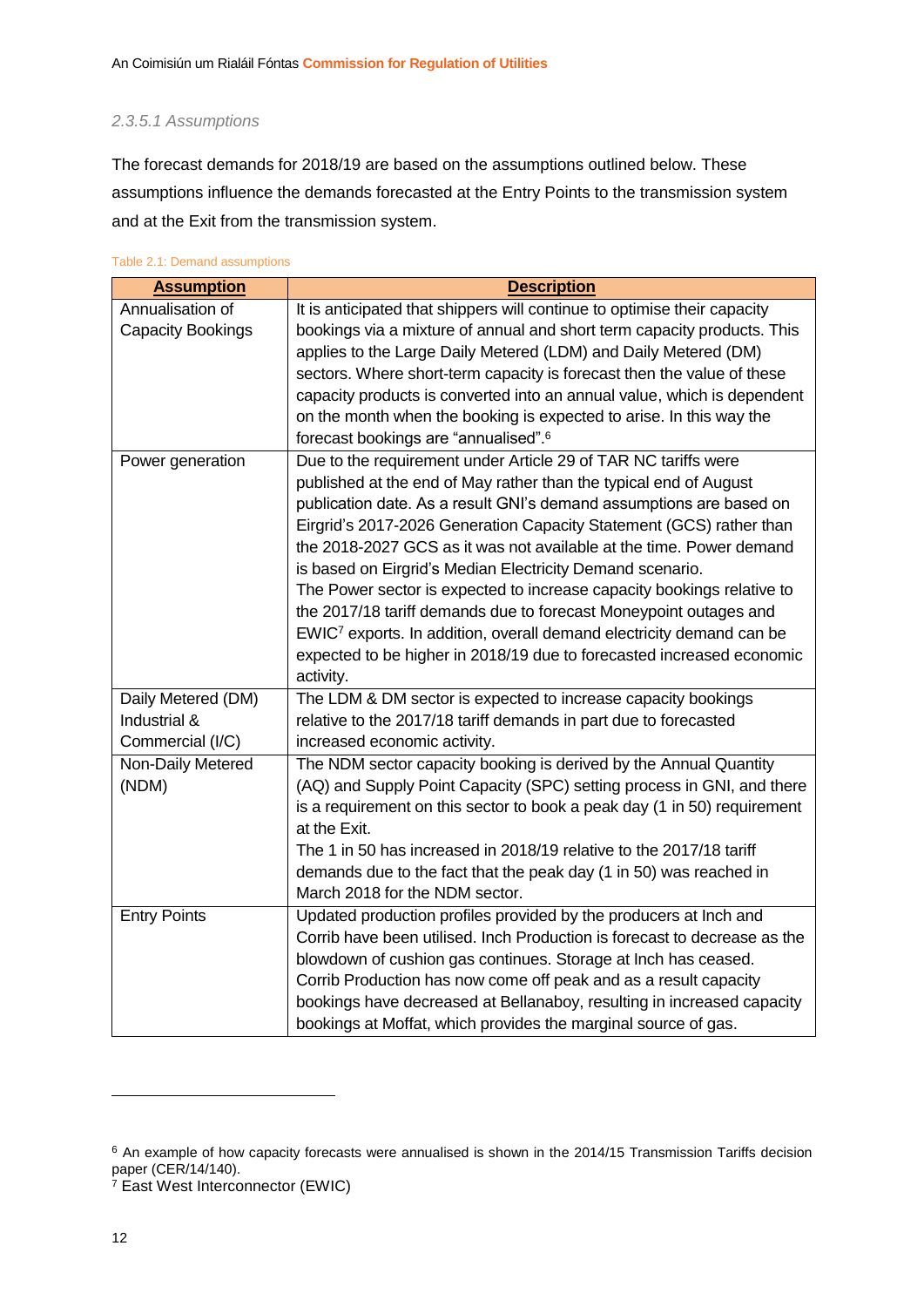#### *2.3.5.2 Demand forecasts*

The tables below present GNI's updated forecast capacity and commodity bookings for the upcoming gas year 2018/19, and highlights the trend in comparison to the forecast capacity bookings for the gas year 2017/18 and to the original PC4 forecast.

|                          | PC4      | PC4      | <b>Updated</b>           | 18/19 update |          |
|--------------------------|----------|----------|--------------------------|--------------|----------|
|                          | forecast | forecast | forecast                 | vs PC4       | 18/19 vs |
| <b>Entry/Exit</b>        | 17/18    | 18/19    | 18/19                    |              | 17/18    |
| Exit                     | 265,692  | 265,753  | 279,892                  | 5.3%         | 5.3%     |
| Inch Production          | 11,199   | 7,472    | 5,908                    | $-20.9%$     | $-47.2%$ |
| Inch Storage             | 1,485    |          | $\overline{\phantom{0}}$ |              |          |
| Bellanaboy               | 98,405   | 88,103   | 82,362                   | $-6.5%$      | $-16.3%$ |
| Moffat                   | 94,979   | 111,416  | 128,2351                 | 15.1%        | 35.0%    |
| <b>Total Entry</b><br>4. | 206,068  | 206,992  | 216,505                  | 4.6%         | 5.1%     |

<span id="page-13-0"></span>Table 2.2: Forecast capacity bookings for 2018/19 (MWh)

<sup>1</sup> Includes forecasted biogas entry.

#### Table 2.3: Forecast commodity bookings for 2018/19 (MWh)

|                   | <u>PC4</u><br>forecast | PC4<br>forecast | <b>Updated</b><br>forecast | 18/19 update<br>vs PC4 | 18/19 vs     |
|-------------------|------------------------|-----------------|----------------------------|------------------------|--------------|
| <b>Entry/Exit</b> | 17/18                  | 18/19           | 18/19                      |                        | <u>17/18</u> |
| Exit              | 49,887,907             | 49,441,145      | 51,548,781                 | 4.3%                   | 3.3%         |
| Entry             | 51, 122, 441           | 50,678,812      | 52,823,867                 | 4.2%                   | 3.3%         |

Note: The Exit Commodity total is lower than the Entry Commodity total primarily due to the Isle of Man offtake, which is not included in the Exit total.

#### **Exit forecasts**

GNI's 2018/19 capacity forecasts at Exit have increased at a total level by **c.5%** when compared to 2017/18 tariff demand forecasts. The forecasted 2018/19 Exit commodity demand is **c.3%**  higher than the 2017/18 tariff demand forecasts. These increases are mainly due to forecasted increased electricity demand, additional forecast Moneypoint outages and EWIC exports. Large Daily Metered (LDM) and Daily Metered (DM) forecast bookings are expected to be higher than the 2017/18 tariff levels as a result of forecasted economic growth. Non-Daily Metered forecasts are greater than the 2017/18 tariff demands due to a higher 1 in  $50^8$ .

#### **Entry forecasts**

In order to meet forecasted Exit capacity demand, Entry capacity demands for the 2018/19 tariff year are also forecast to be **c.5%** higher than 2017/18 tariff demands. Forecasted capacity

<sup>&</sup>lt;sup>8</sup> The 1 in 50 has increased in 2018/19 by 7% compared with the 2017/18 tariff demands. This increase is a result of the increased demand on the system, and can be verified by the fact that the peak day (1 in 50) was reached in March 2018 for the NDM sector.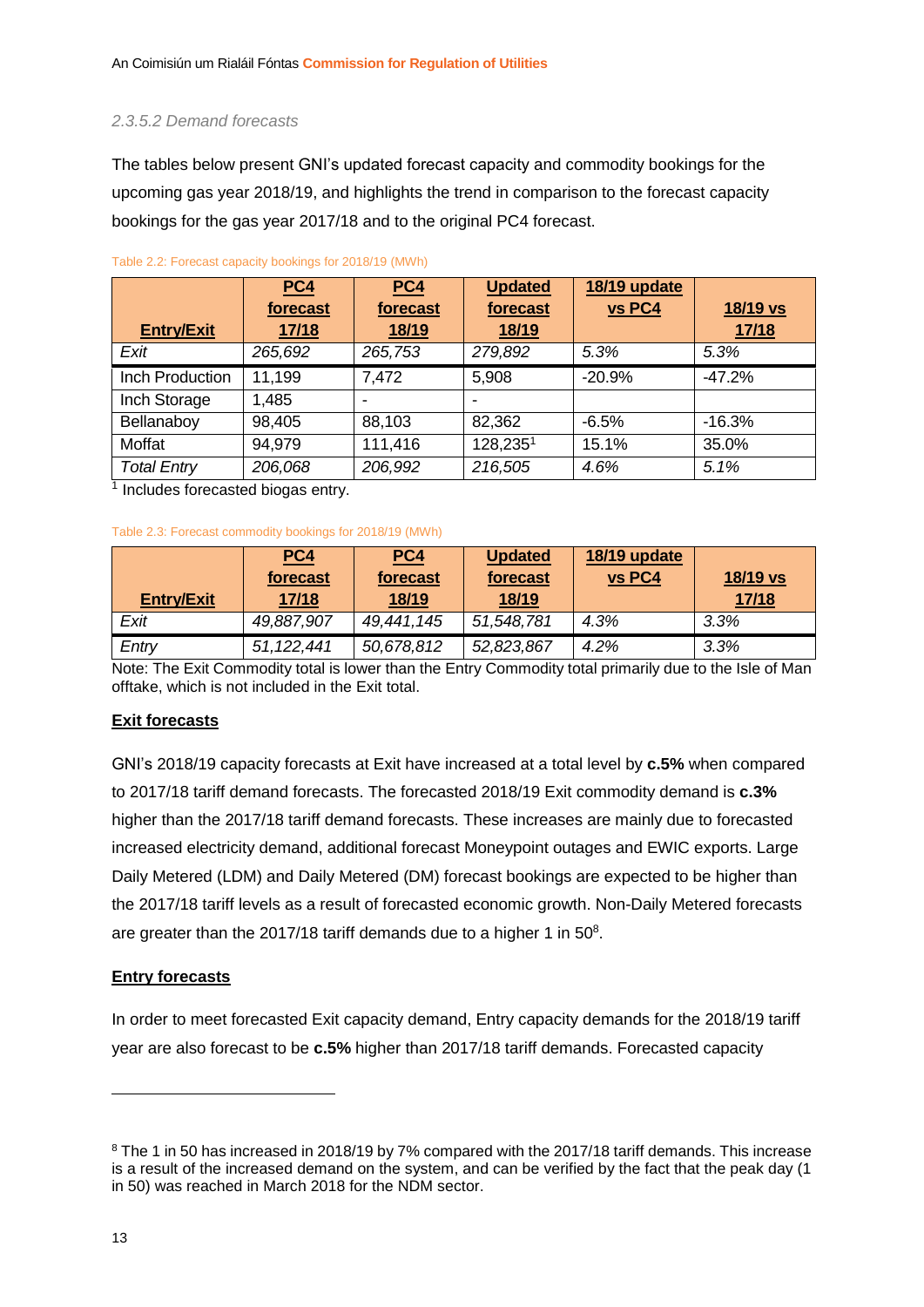bookings at Inch are expected to continue to decrease as blowdown of cushion gas continues, while use of the storage facility has ceased. Corrib production, which enters the transmission system at Bellanaboy, has now come off peak and as a result forecasted capacity bookings have decreased. The updated profile for Corrib shows production decreasing at a higher rate than was expected at PC4. The forecasted decrease in capacity bookings at Inch and Bellanaboy will result in increased capacity bookings at Moffat, as it provides the marginal source of gas.

The forecasted Entry commodity demands for the 2018/19 tariff year are also **c.3%** higher than 2017/18 tariff demands, driven by higher Exit commodity demands.

### <span id="page-14-0"></span>2.4 TAR NC Article 30 information

The CRU updates the Allowed Revenue calculated using the methodology presented in Section [2.2](#page-8-2) with the annual update information detailed in Section [2.3](#page-10-0) to calculate the allowed revenue for the upcoming gas year. This allowed revenue is then entered into GNI's Transmission Matrix Model along with the updated demand forecasts to calculate the tariffs for the upcoming gas year, which are presented in Section [3.](#page-18-0)

[Table 2.4](#page-15-0) below provides the information required under Article 30 of TAR NC. This includes detail on elements of the CRU's allowed revenue methodology, GNI's Matrix Model, and other additional information all of which is used either directly or indirectly to calculate GNI's allowed revenue and the transmission tariffs for the 2018/19 gas year.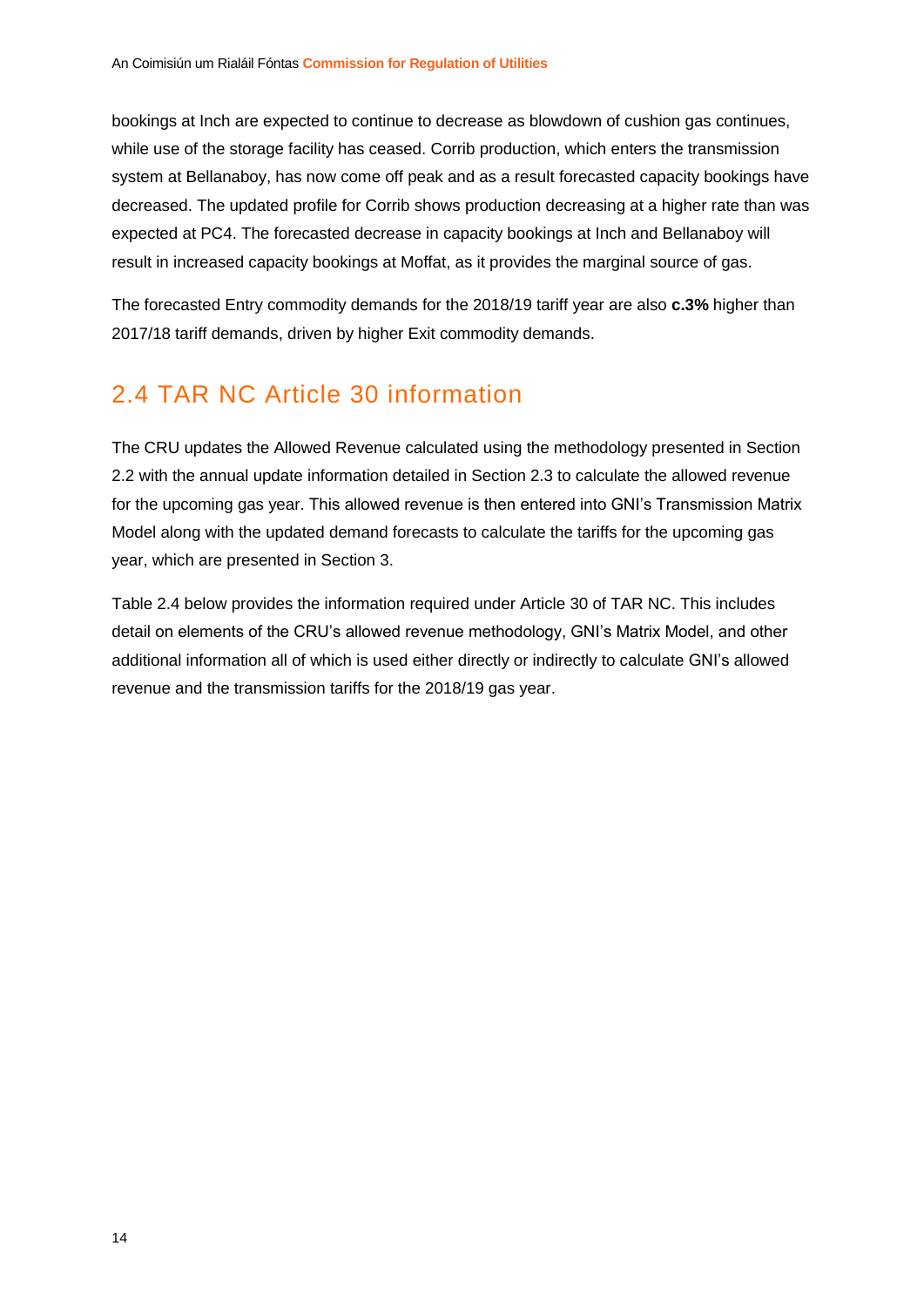#### Table 2.4: Information on TSO Revenue - Revenue level (15/16 monies)

<span id="page-15-0"></span>

| <b>TAR NC</b>             | <b>Description</b>                   | <b>Period</b>       |                                                                   | <b>Detail</b>                                                           |
|---------------------------|--------------------------------------|---------------------|-------------------------------------------------------------------|-------------------------------------------------------------------------|
| Art. $30(1)(a)$           | Information on parameters used in    | 2018/19             | See Appendix B for further detail.                                |                                                                         |
|                           | the reference price methodology      |                     |                                                                   |                                                                         |
|                           | that are related to the technical    |                     |                                                                   | A simplified version of the transmission tariff model is available on   |
|                           | characteristics of the transmission  |                     |                                                                   | GNI's website at the following link. A full version of the tariff model |
|                           | systems                              |                     | is available from GNI following the signing of a license, contact |                                                                         |
|                           |                                      |                     | tom.oconnor@gasnetworks.ie for further detail.                    |                                                                         |
| Art. 30 (1)(b)(i)         | Allowed revenue                      | 2018/19             | €177.1m                                                           |                                                                         |
| Art. 30 (1)(b)(ii)        | Changes in allowed revenue           | $2017/18 - 2018/19$ | Increase in allowed revenue of 1.5% from gas year 2017/18 to      |                                                                         |
|                           |                                      |                     |                                                                   | 2018/19. This increase is due to the fact that at the outset of PC4     |
|                           |                                      |                     |                                                                   | the CRU decided to profile the transmission revenue requirement         |
|                           |                                      |                     |                                                                   | over the five-year period of PC4 relative to the increasing demand      |
|                           |                                      |                     |                                                                   | forecast at the Moffat entry point. These increasing demands at         |
|                           |                                      |                     |                                                                   | Moffat will lead to an increase in revenue recovery by the TSO,         |
|                           |                                      |                     |                                                                   | therefore by profiling the allowed revenue with the Moffat demand       |
|                           |                                      |                     | the revenue requirement can be met while the tariffs remain       |                                                                         |
|                           |                                      |                     | stable.                                                           |                                                                         |
| Art. 30 (1)(b)(iii)(1)    | Asset types and their aggregated     | At start of current | Asset type                                                        | Net book value                                                          |
|                           | value                                | regulatory period - | Pipelines/AGIs (incl. GTTW)                                       | €1246.4                                                                 |
|                           |                                      | 01.10.2017          | Land                                                              | €1.9m                                                                   |
|                           |                                      |                     | Equipment                                                         | €19.2m                                                                  |
|                           |                                      |                     | Compressors                                                       | €62.9m                                                                  |
|                           |                                      |                     | <b>Buildings</b>                                                  | €17.6m                                                                  |
| Art. 30 (1)(b)(iii)(2)    | Cost of capital and calculation      | 2017/18-2021/22     | 4.63% WACC – cost of debt is calculated using the estimated       |                                                                         |
|                           | methodology                          |                     |                                                                   | yield on government bonds) plus a debt premium, while the cost of       |
|                           |                                      |                     | equity is calculated using the CAPM model.                        |                                                                         |
| Art. 30 (1)(b)(iii)(3)(a) | Initial asset valuation              | n/a                 | Acquisition cost                                                  |                                                                         |
| Art. 30 (1)(b)(iii)(3)(b) | Asset revaluation                    | n/a                 | Acquisition cost, indexed with inflation (HICP), as a proxy for   |                                                                         |
|                           |                                      |                     | current replacement cost                                          |                                                                         |
| Art. 30 (1)(b)(iii)(3)(c) | Evolution of the value of the assets | n/a                 | Assets are added to the Regulated Asset Base (RAB) at their       |                                                                         |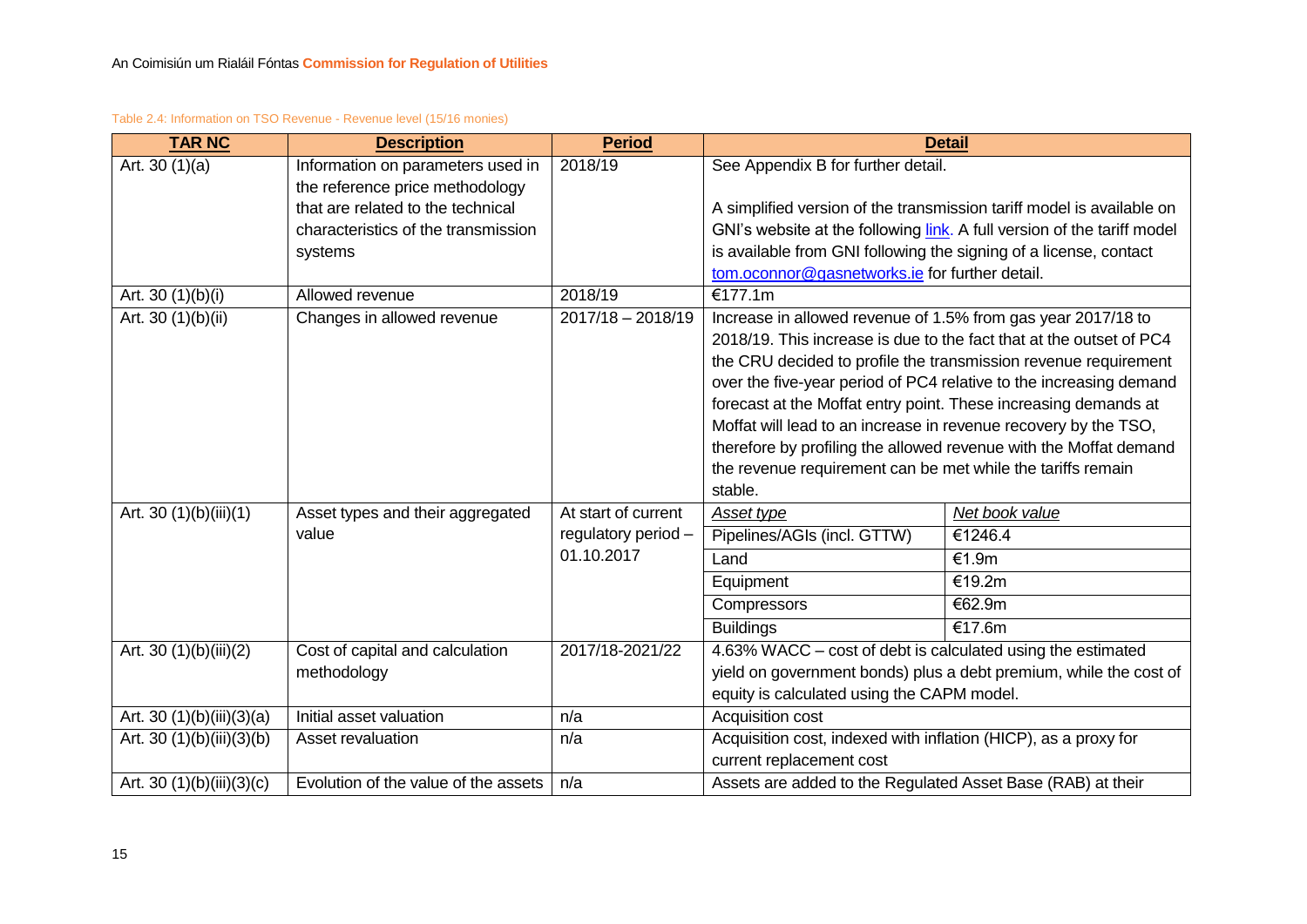| <b>TAR NC</b>             | <b>Description</b>                     | <b>Period</b>   | <b>Detail</b>                                                              |                     |                     |
|---------------------------|----------------------------------------|-----------------|----------------------------------------------------------------------------|---------------------|---------------------|
|                           |                                        |                 | acquisition cost (historic cost). The assets are indexed with              |                     |                     |
|                           |                                        |                 | inflation (HICP) in order to calculate the value of an asset at the        |                     |                     |
|                           |                                        |                 | required point in time. The assets are then depreciated, using             |                     |                     |
|                           |                                        |                 | straight line depreciation, the rate of depreciation is set by the         |                     |                     |
|                           |                                        |                 | asset life. Assets are removed from the RAB when they are fully            |                     |                     |
|                           |                                        |                 | depreciated or disposed of.                                                |                     |                     |
| Art. 30 (1)(b)(iii)(3)(d) | Depreciation periods and amount        | 2016/17         | Asset type                                                                 | Depreciation        | Annual depreciation |
|                           | per asset type                         |                 |                                                                            | Period (Asset life) | amount              |
|                           |                                        |                 | Pipelines/AGIs/GTTW                                                        | 50 years            | €40.6m              |
|                           |                                        |                 | Land                                                                       | 40 years            | €0.1m               |
|                           |                                        |                 | Equipment                                                                  | 5 years             | €5.7m               |
|                           |                                        |                 | Compressors                                                                | 25 years            | €5.1m               |
|                           |                                        |                 | <b>Buildings</b>                                                           | 40 years            | €0.8m               |
| Art. 30 (1)(b)(iii)(4)    | Operational expenditures               | 2018/19         | €80.5m (pre- correction factor adjustment)                                 |                     |                     |
| Art. 30 $(1)(b)(iii)(5)$  | Incentive mechanisms and               | 2017/18-2021/22 | Capex and opex incentives <sup>9</sup> , with an ongoing controllable opex |                     |                     |
|                           | efficiency targets                     |                 | efficiency challenge of 1%.                                                |                     |                     |
| Art. 30 (1)(b)(iii)(6)    | Inflation indices                      | 2017/18-2021/22 | Harmonised Index of Consumer Prices <sup>10</sup>                          |                     |                     |
| Art. 30 (1)(b)(iv)        | Transmission services revenue          | 2018/19         | €177.1m.                                                                   |                     |                     |
| Art. 30 $(1)(b)(v)(1)$    | Capacity-commodity split               | 2018/19         | 90:10                                                                      |                     |                     |
| Art. 30 $(1)(b)(v)(2)$    | Entry-exit split                       | 2018/19         | 33:67                                                                      |                     |                     |
| Art. 30 $(1)(b)(v)(3)$    | Intra-system/cross-system split        | 2018/19         | 100% intra-system as there are currently no cross-system flows.            |                     |                     |
| Art. 30 (1)(b)(vi)(1)     | Actual revenue recovered in kt-2       | 2016/17         | Actual revenue recovered was €199.96m in nominal monies.                   |                     |                     |
|                           | (i.e. 16/17)                           |                 |                                                                            |                     |                     |
| Art. 30 (1)(b)(vi)(2)     | (i) Correction factor for the year Kt- | 2016/17         | (i) €16.3m, (ii) Reduced allowed revenue by $€4m^{11}$ , (iii) Rates:      |                     |                     |

 $\overline{a}$ 

<sup>&</sup>lt;sup>9</sup> See Section 7 of <u>CER/17/260</u> for further detail regarding the incentives applied to the TSO.

<sup>&</sup>lt;sup>10</sup> See 'Inflation' and 'Indexation' tab of <u>CRU/18/103</u> Transmission revenue model 18/19 for further detail.

<sup>11</sup> Effect on 18/19 revenues only, approximately €4m to be returned each year over remaining three years of PC4. Approximately €1.7m already returned in 17/18.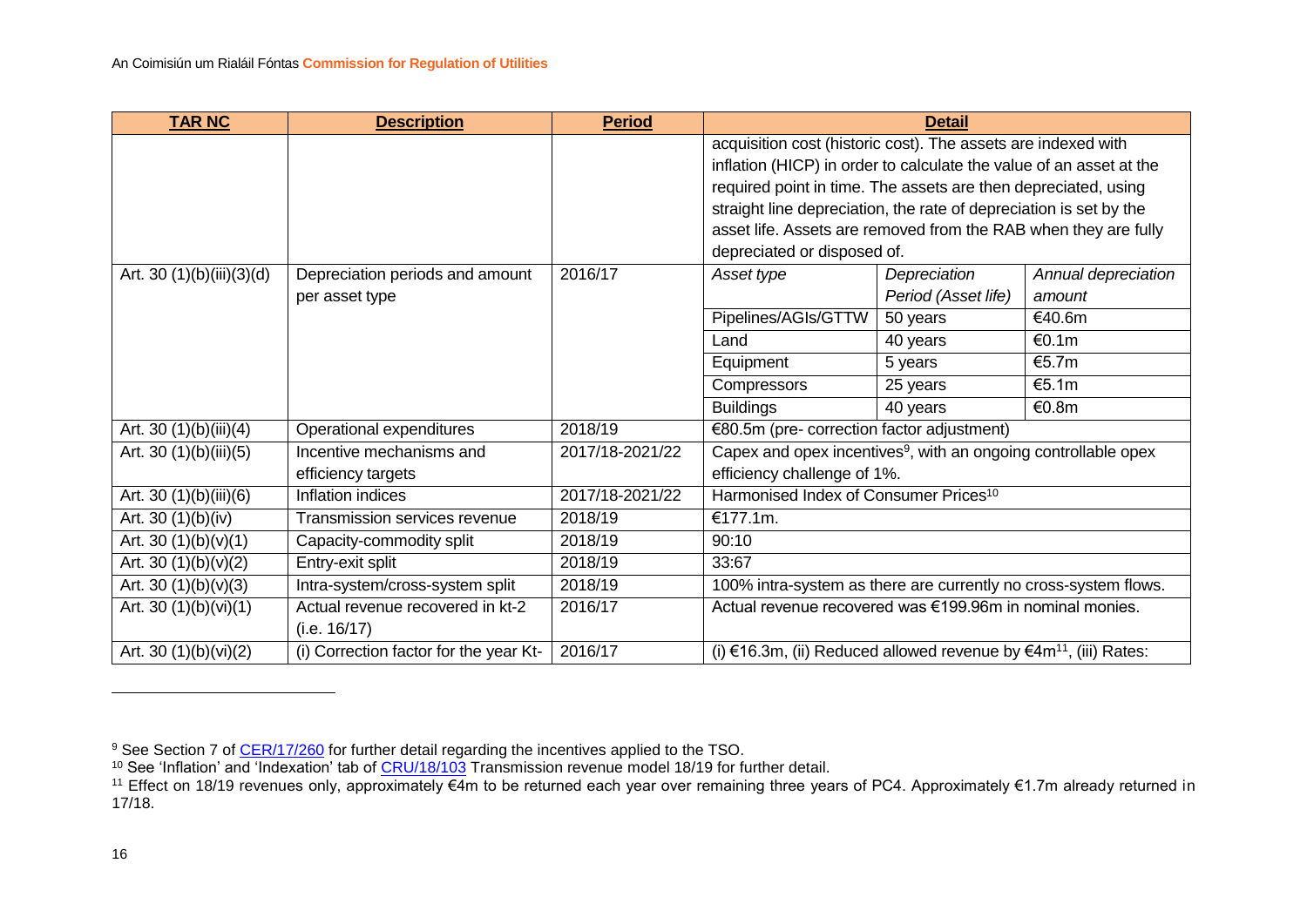| <b>TAR NC</b>        | <b>Description</b>                     | <b>Period</b>     |                                                                         |                                 | <b>Detail</b>                                                      |       |            |
|----------------------|----------------------------------------|-------------------|-------------------------------------------------------------------------|---------------------------------|--------------------------------------------------------------------|-------|------------|
|                      | 2, (ii) its effect on revenues in year |                   | 50% of the difference between approved and actual levels passed         |                                 |                                                                    |       |            |
|                      | Kt (18/19) and (iii) incentives.       |                   |                                                                         |                                 | through to consumers, with the remainder being borne (or           |       |            |
|                      |                                        |                   | received) by the TSO.                                                   |                                 |                                                                    |       |            |
| Art. 30 (1)(b)(vii)  | Intended use of auction premium        | 2018/19           | No auction premium                                                      |                                 |                                                                    |       |            |
| Art. 30 $(1)(c)(i)$  | Commodity-based tariffs                | 2018/19           | See Table 3.1                                                           |                                 |                                                                    |       |            |
| Art. 30 $(1)(c)(ii)$ | Non-transmission tariffs               | 2018/19           |                                                                         |                                 | The Corrib Linkline Element of the Bellanaboy tariff is considered |       |            |
|                      |                                        |                   |                                                                         |                                 | a non-transmission tariff under TAR NC, see footnote 13.           |       |            |
| Art. 30 (1)(c)(iii)  | Reference prices for other points      | 2018/19           | See Table 3.1                                                           |                                 |                                                                    |       |            |
|                      | than interconnection points            |                   |                                                                         |                                 |                                                                    |       |            |
| Art. 30 $(2)(a)(i)$  | Information about tariff changes       | 2017/18 - 2018/19 |                                                                         |                                 | See Appendix A for the difference in tariffs and Section 3 for an  |       |            |
|                      | and trends                             |                   |                                                                         | explanation of this difference. |                                                                    |       |            |
| Art. 30 (2)(a)(ii)   | Information about tariff changes       | 2017/18 - 2021/22 |                                                                         |                                 | A simplified model is available on GNI's website at the following  |       |            |
|                      | and trends                             |                   | link. This allows the calculation of the possible evolution of tariffs. |                                 |                                                                    |       |            |
| Art. $30(2)(b)$      | A simplified tariff model              | 2018/19           |                                                                         |                                 | A simplified model is available on GNI's website at the following  |       |            |
|                      |                                        |                   | link.                                                                   |                                 |                                                                    |       |            |
| Art. 30 (3)          | Information on the amount of           | 2018/19           | Market                                                                  | Unit                            | Forecasted                                                         | Unit  | Forecasted |
|                      | forecasted contracted capacity         |                   | segment                                                                 |                                 | contracted                                                         |       | gas flow   |
|                      | and the forecasted quantity of the     |                   |                                                                         |                                 | capacity                                                           |       |            |
|                      | gas flow on non-relevant points        |                   | Power gen                                                               | MWh/d                           | 133,234                                                            | GWh/y | 27,467     |
|                      |                                        |                   | <b>DM</b>                                                               | MWh/d                           | 43,076                                                             | GWh/y | 12,014     |
|                      |                                        |                   | <b>NDM</b>                                                              | MWh/d                           | 98,212                                                             | GWh/y | 12,058     |
|                      |                                        |                   | <b>CNG</b>                                                              | MWh/d                           | 36                                                                 | GWh/y | 10         |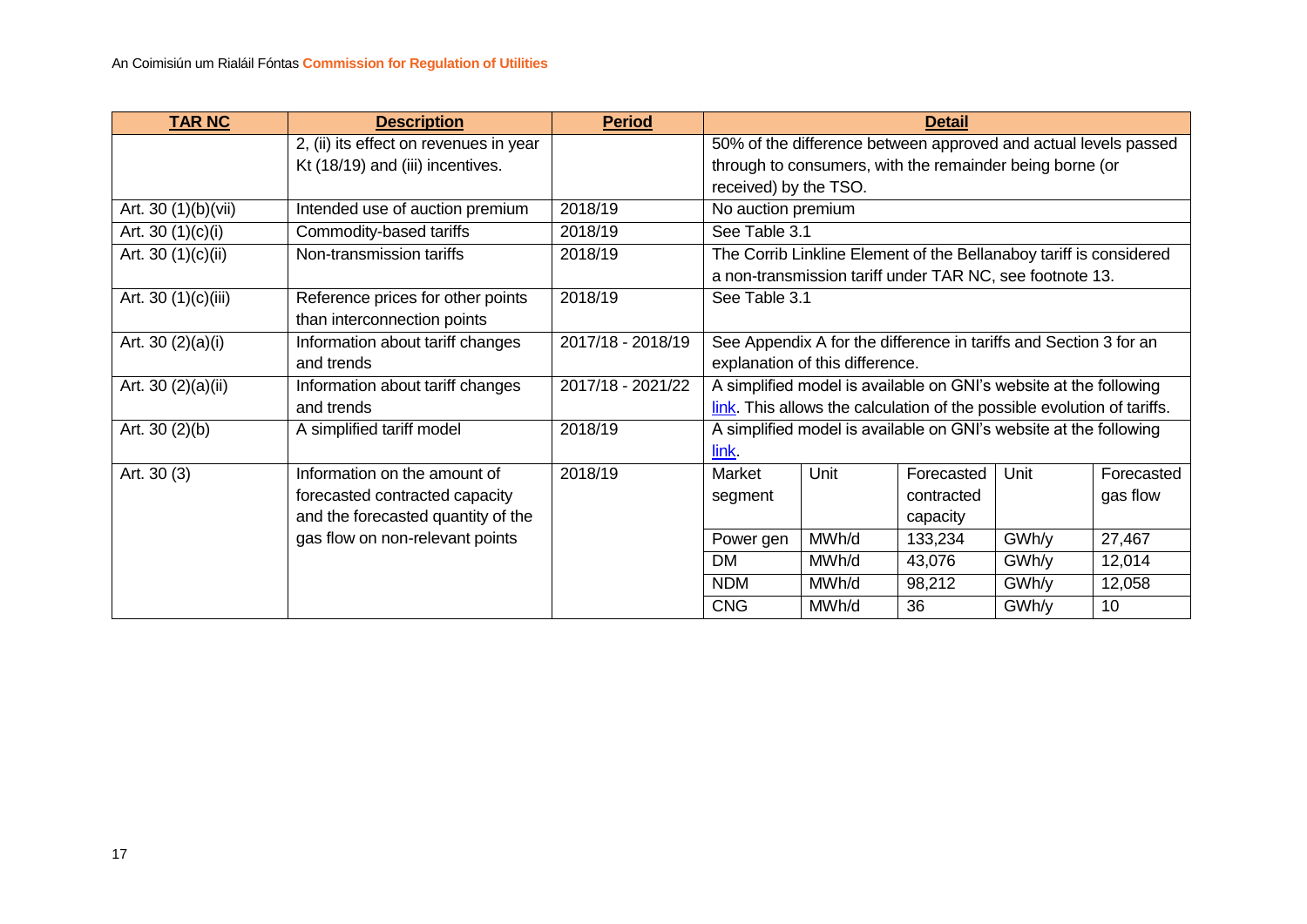# <span id="page-18-3"></span><span id="page-18-2"></span><span id="page-18-0"></span>**3 The 2018/19 tariffs**

The previous section outlines the elements affecting the Transmission tariffs, which will apply from 01 October 2018 to 30 September 2019. Gas Networks Ireland will implement the following tariffs from 01 October 2018 to 30 September 2019, based on an allowed revenue of €181m (2018/19 monies), as per CRU/18/102.

The transportation cost of UK gas has decreased in nominal terms by **6%** as a result of stronger demands at Exit and the movement of gas flows from Corrib to Moffat. Transportation costs from Bellanaboy have fallen by **4%.** This downward pressure on the Transmission tariffs is due mainly to GNI's forecast of increasing demands.

<span id="page-18-5"></span>Table 3.1: Transmission Tariffs 2018/19 (€)

<span id="page-18-4"></span>

| Firm <sup>12</sup> |                                 | <b>Bellanaboy</b> | <b>Inch</b><br><b>Production</b> | <b>Moffat</b> | <b>Exit</b>           |
|--------------------|---------------------------------|-------------------|----------------------------------|---------------|-----------------------|
|                    | Capacity per peak day MWh       | 630.42813         | 123.452                          | 325.979       | 389.884 <sup>14</sup> |
|                    | Commodity Per MWh <sup>15</sup> |                   | 0.113                            |               | 0.235                 |

In addition, as per CER/15/140 the Postalised Exit tariff (as indicated above) does not apply to Interconnection Points from the GNI system, such the Gormanston Exit Point.

The GNI Matrix model produces the Exit tariff (see table below) for the Gormanston interconnection point. For clarity the Exit Commodity charge will apply where flows arise at the Interconnection Point.

#### Table 3.2: Transmission Tariffs 2018/19 at Gormanston (€)

| Firm <sup>12</sup> | Capacity per peak day MWh |       |
|--------------------|---------------------------|-------|
|                    | Commodity per MWh         | 0.235 |

### <span id="page-18-1"></span>3.1 Details of Multipliers

[Table 3.3](#page-19-1) below outlines the current short-term multipliers/seasonal factors, which were published in CER/12/143 and CER/16/013. The tariffs in [Table 3.1](#page-18-5) above set the reference price for annual firm capacity for the 2018/19 gas year. For annual firm capacity the reference price is

 $12$  "Firm" means gas transmission capacity contractually guaranteed as uninterruptible by the transmission system operator.

<sup>&</sup>lt;sup>13</sup> This is composed of two elements; one to remunerate the Allowed Revenue of GNI (€136.19) plus a Corrib Linkline Element (€494.24), which will remunerate the revenues relating to the Corrib Linkline (Corrib Partners).

<sup>&</sup>lt;sup>14</sup> Following a policy direction given to CRU by Government in 2001 it continues to postalise the domestic Exit tariffs via the application of the Equalisation secondary adjustment. This does not include Interconnection Points from the GNI system such as the Gormanston Exit Point.

<sup>&</sup>lt;sup>15</sup> In line with the Gas Entry/Exit Tariff Methodology (CER/15/140) a single commodity tariff is calculated across all Entry Points and a single commodity tariff is calculated across all Exit Points.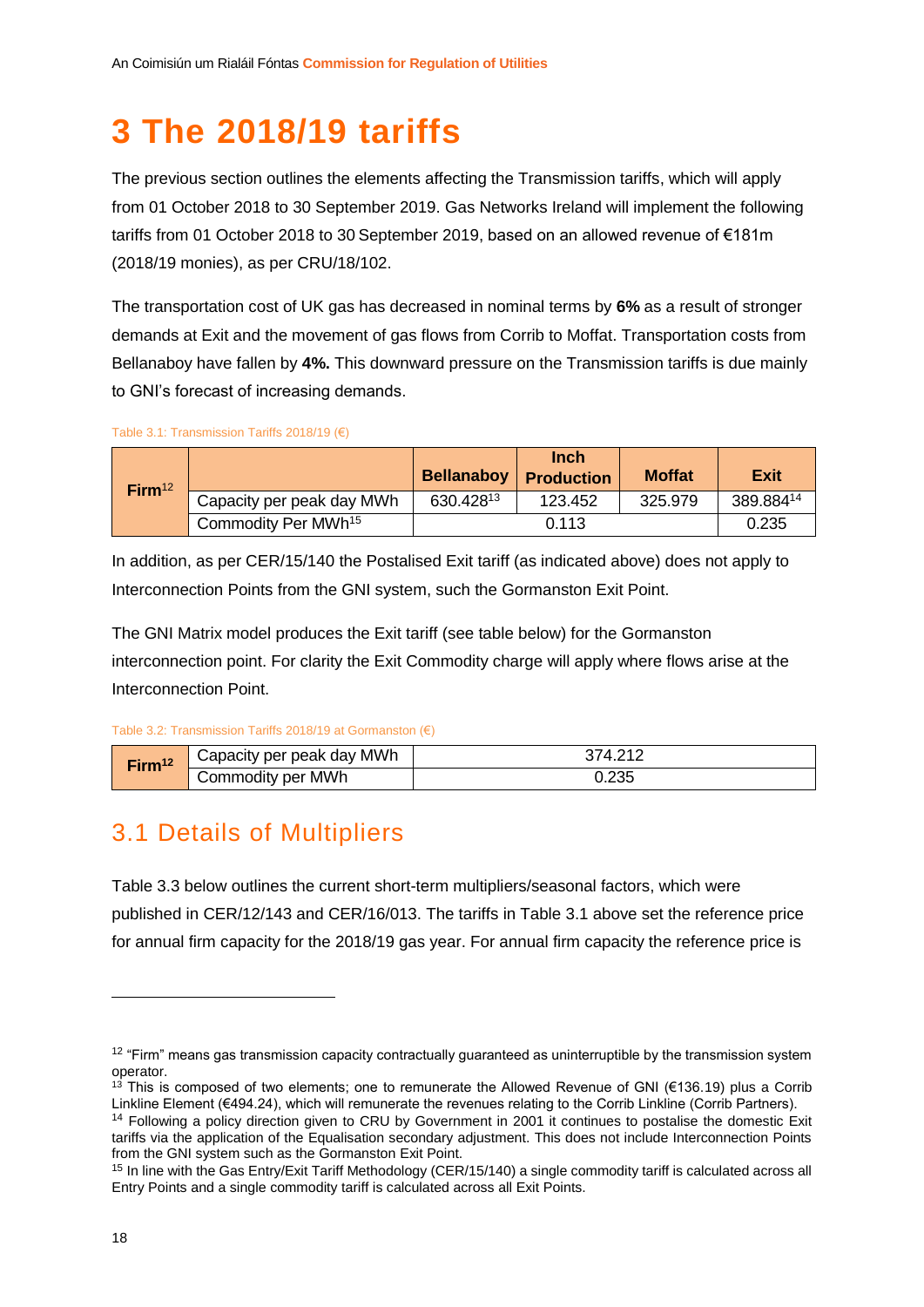the same as the reserve price. Multipliers are applied to the annual firm capacity reference price to set the reserve prices for short-term products (i.e. quarterly, monthly, and daily). Short-term multipliers are applied in order to, amongst other things, incentivise efficient use of the network. The multipliers vary throughout the year with reference to the probability of severe weather. The CRU is undertaking a review of these multipliers and seasonal factors in line with the requirements of Article 28 of the TAR NC and will publish a consultation in Q4 2018.

| <b>Month</b> | <b>Quarterly Multiplier</b> | <b>Monthly Multiplier</b> | <b>Daily Multiplier</b> |
|--------------|-----------------------------|---------------------------|-------------------------|
| October      | 44.117647%                  | 13.235294%                | 0.661765%               |
| November     |                             | 13.235294%                | 0.661765%               |
| December     |                             | 17.647059%                | 1.176471%               |
| January      | 92.647059%                  | 30.882353%                | 2.058824%               |
| February     |                             | 35.294118%                | 2.352941%               |
| March        |                             | 26.470588%                | 1.764706%               |
| April        | 15.235294%                  | 13.235294%                | 0.661765%               |
| May          |                             | 1.0%                      | 0.05%                   |
| June         |                             | 1.0%                      | 0.05%                   |
| July         | 3.0%                        | 1.0%                      | 0.05%                   |
| August       |                             | 1.0%                      | 0.05%                   |
| September    |                             | 1.0%                      | 0.05%                   |
| Total        | 155.0%                      | 155.0%                    | 288.752994%             |

#### <span id="page-19-1"></span>Table 3.3: Short term gas multipliers

### <span id="page-19-0"></span>3.2 Virtual Reverse Flow Charges

A registration fee for Virtual Reverse Flow (VRF)<sup>16</sup> is in place for 2018/19. The CRU is undertaking a review of the charging arrangements for VRF as part of its TAR NC consultation, which will be published in Q4 2018.

The charges associated with both VRF products at Moffat and at Gormanston are indicated below. The methodology currently used is an interim arrangement based on a registration fee an enduring methodology for the calculation of a tariff for VRF will be in place by May 2019.

| Table 3.4: Virtual Reverse Flow Charges (€) |  |  |  |
|---------------------------------------------|--|--|--|
|---------------------------------------------|--|--|--|

| <b>VRF</b><br><b>Charges</b> | <b>VRF</b> at Moffat | <b>Shipper Annual Registration Fee</b> | 15,514 |
|------------------------------|----------------------|----------------------------------------|--------|
|                              |                      | Commodity charge exit (per MWh)        |        |
|                              | VRF at Gormanston    | <b>Shipper Annual Registration Fee</b> | 40,625 |
|                              |                      | Commodity charge exit (per MWh)        |        |

1

<sup>16</sup> VRF is a 'reverse flow' service offered on a virtual basis, at the Interconnection Points, to enable shippers to virtually flow gas from ROI to Moffat and Gormanston.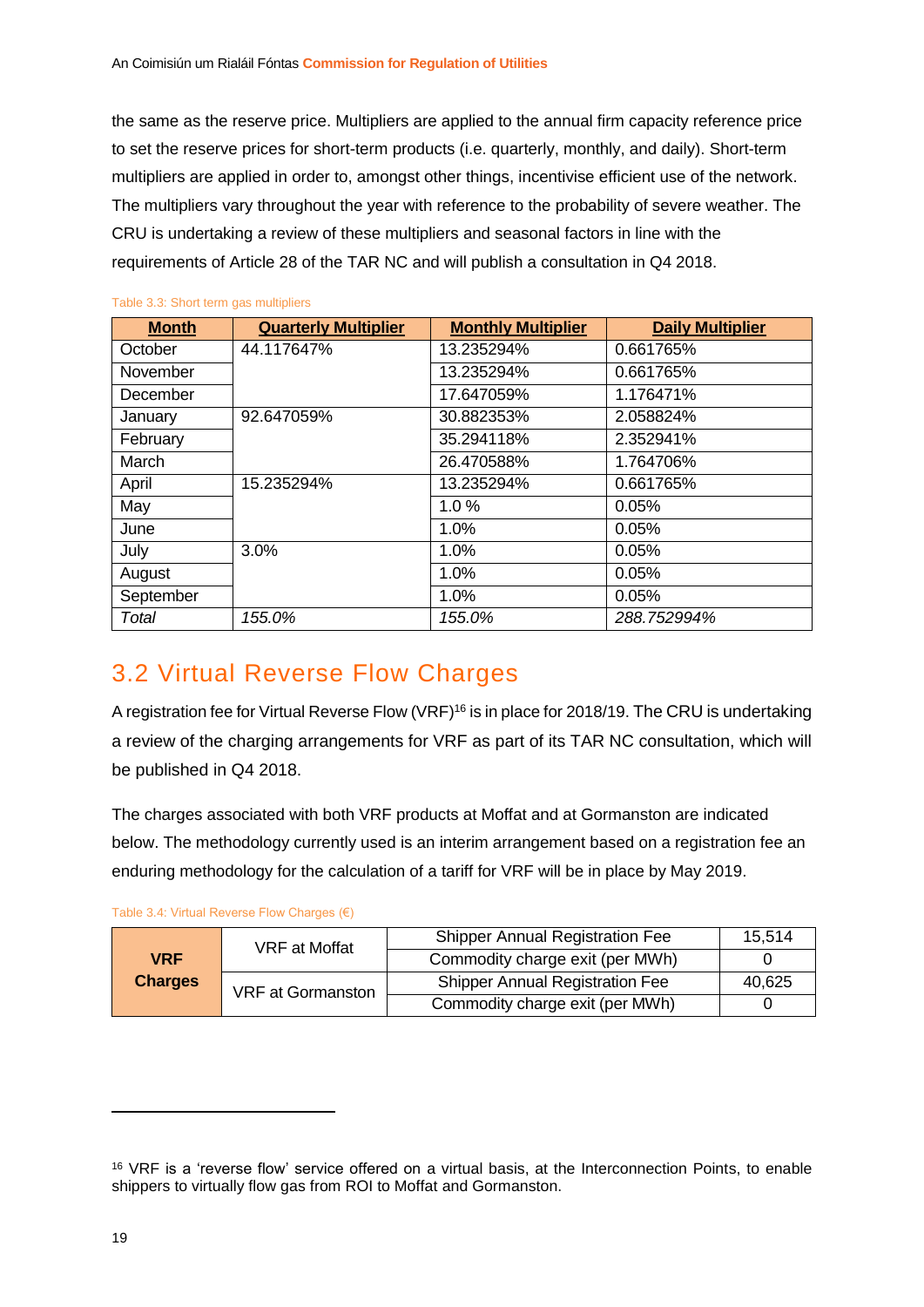# <span id="page-20-0"></span>**4 Conclusion**

In this paper the CRU has created a single resource for all tariff related information, ranging from; how it sets tariffs on an annual basis, the variables that cause changes in the tariffs from one year to the next, and the 2018/19 transmission tariffs. To date the CRU has published much of the information in this information paper across a number of publications. By making all tariff related information available to customers, in a single location, it has made it easier for customers to understand how tariffs are set and what causes them to change from one year to the next. An important tool now available to the public is the simplified tariff model available on Gas Networks Ireland's website at the following [link.](https://www.gasnetworks.ie/corporate/gas-regulation/tariffs/transmission-tariffs/simplified-tariff-model/) This simplified model will enable customers to, further identify how transmission network tariffs are effected by demand and revenue variations, and to estimate the possible evolution of tariffs.

### <span id="page-20-1"></span>4.1 Next steps

In accordance with the TAR NC, the CRU is currently undertaking a review of the tariff methodology, and will do so at least every five years from 31 May 2019, to ensure compliance with TAR NC. The CRU expects to publish its consultation in Q4 2018, and having taken into account the responses to its consultation, the CRU expects to publish a decision in Q1 2019. The resulting methodology will be used to set the transmission tariffs for the 2019/20 gas year. For the avoidance of doubt, any changes to the methodology will not affect the tariffs that have been set for the 2018/19 gas year.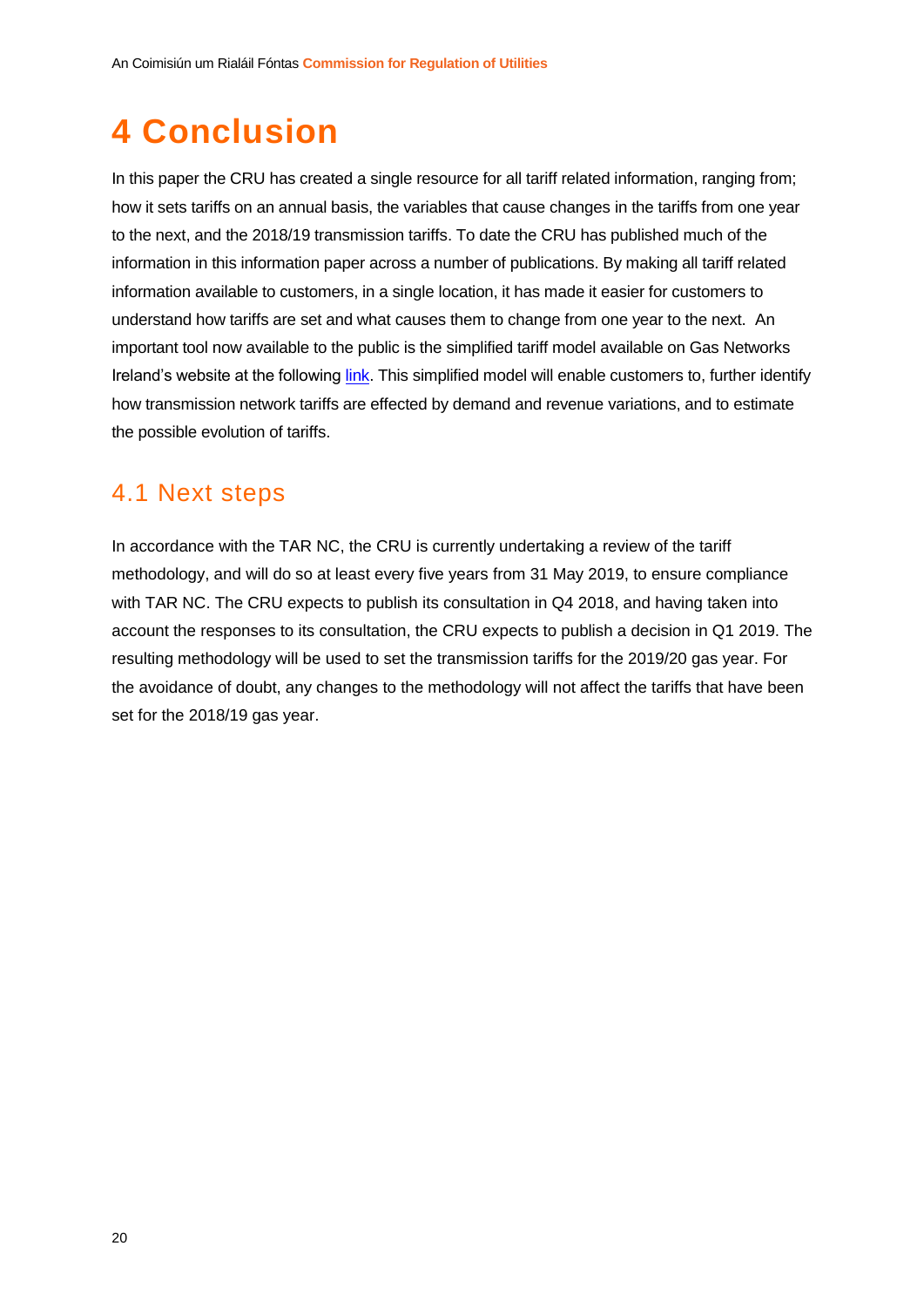# <span id="page-21-0"></span>**Appendix A**

| <b>Transmission</b><br><b>Tariffs for</b>                  |                           |                         |  | <b>Published</b>          |                           |                           |                        |
|------------------------------------------------------------|---------------------------|-------------------------|--|---------------------------|---------------------------|---------------------------|------------------------|
| 2018/19                                                    |                           |                         |  | <b>Tariffs</b>            |                           |                           |                        |
|                                                            | 2018/19<br><b>Tariffs</b> |                         |  | 2015/16<br><b>Tariffs</b> | 2016/17<br><b>Tariffs</b> | 2017/18<br><b>Tariffs</b> | % Change               |
|                                                            | €                         | <b>(2018/19 Monies)</b> |  | €                         | €                         | €                         | <b>Nominal</b><br>from |
| Exit                                                       |                           |                         |  |                           |                           |                           | 2017/18                |
| capacity                                                   | 389.884                   | per peak day MWh        |  | 430.882                   | 428.352                   | 402.080                   | $-3.0\%$               |
| commodity                                                  | 0.235                     | per MWh                 |  | 0.267                     | 0.256                     | 0.238                     | $-1.1%$                |
| <b>Moffat Entry</b>                                        |                           |                         |  |                           |                           |                           |                        |
| capacity                                                   | 325.979                   | per peak day MWh        |  | 367.786                   | 360.253                   | 359.183                   | $-9.2%$                |
| commodity                                                  | 0.113                     | per MWh                 |  | 0.118                     | 0.123                     | 0.114                     | $-1.1%$                |
| <b>Bellanaboy Entry</b>                                    |                           |                         |  |                           |                           |                           |                        |
| capacity                                                   | 630.428                   | per peak day MWh        |  | 617.996                   | 610.463                   | 658.431                   | $-4.3%$                |
| commodity                                                  | 0.113                     | per MWh                 |  | 0.118                     | 0.123                     | 0.114                     | $-1.1%$                |
| <b>Inch Production Entry</b>                               |                           |                         |  |                           |                           |                           |                        |
| capacity                                                   | 123.452                   | per peak day MWh        |  | 164.186                   | 156.653                   | 156.656                   | $-21.2%$               |
| commodity                                                  | 0.113                     | per MWh                 |  | 0.118                     | 0.123                     | 0.114                     | $-1.1%$                |
|                                                            |                           |                         |  |                           |                           |                           |                        |
| <b>Illustrative Transmission Transportation Costs</b><br>€ |                           |                         |  | $\underline{\epsilon}$    | $\pmb{\epsilon}$          | €                         |                        |
| <b>Transmission Transportation Cost of UK Gas</b>          |                           |                         |  |                           |                           |                           |                        |
| capacity                                                   | 715.864                   | per peak day MWh        |  | 798.668                   | 788.605                   | 761.263                   | $-6.0\%$               |
| commodity                                                  | 0.348                     | per MWh                 |  | 0.385                     | 0.379                     | 0.352                     | $-1.1%$                |
|                                                            |                           |                         |  |                           |                           |                           |                        |
| <b>Transmission Transportation Cost of Bellanaboy Gas</b>  |                           |                         |  |                           |                           |                           |                        |
| capacity                                                   | 1,020.312                 | per peak day MWh        |  | 1048.878                  | 1038.815                  | 1060.511                  | $-3.8%$                |
| commodity                                                  | 0.348                     | per MWh                 |  | 0.385                     | 0.379                     | 0.352                     | $-1.1%$                |
|                                                            |                           |                         |  |                           |                           |                           |                        |
| Transmission Transportation Cost of Inch Production Gas    |                           |                         |  |                           |                           |                           |                        |
| capacity                                                   | 513.337                   | per peak day MWh        |  | 595.068                   | 585.006                   | 558.736                   | $-8.1%$                |
| commodity                                                  | 0.348                     | per MWh                 |  | 0.385                     | 0.379                     | 0.352                     | $-1.1%$                |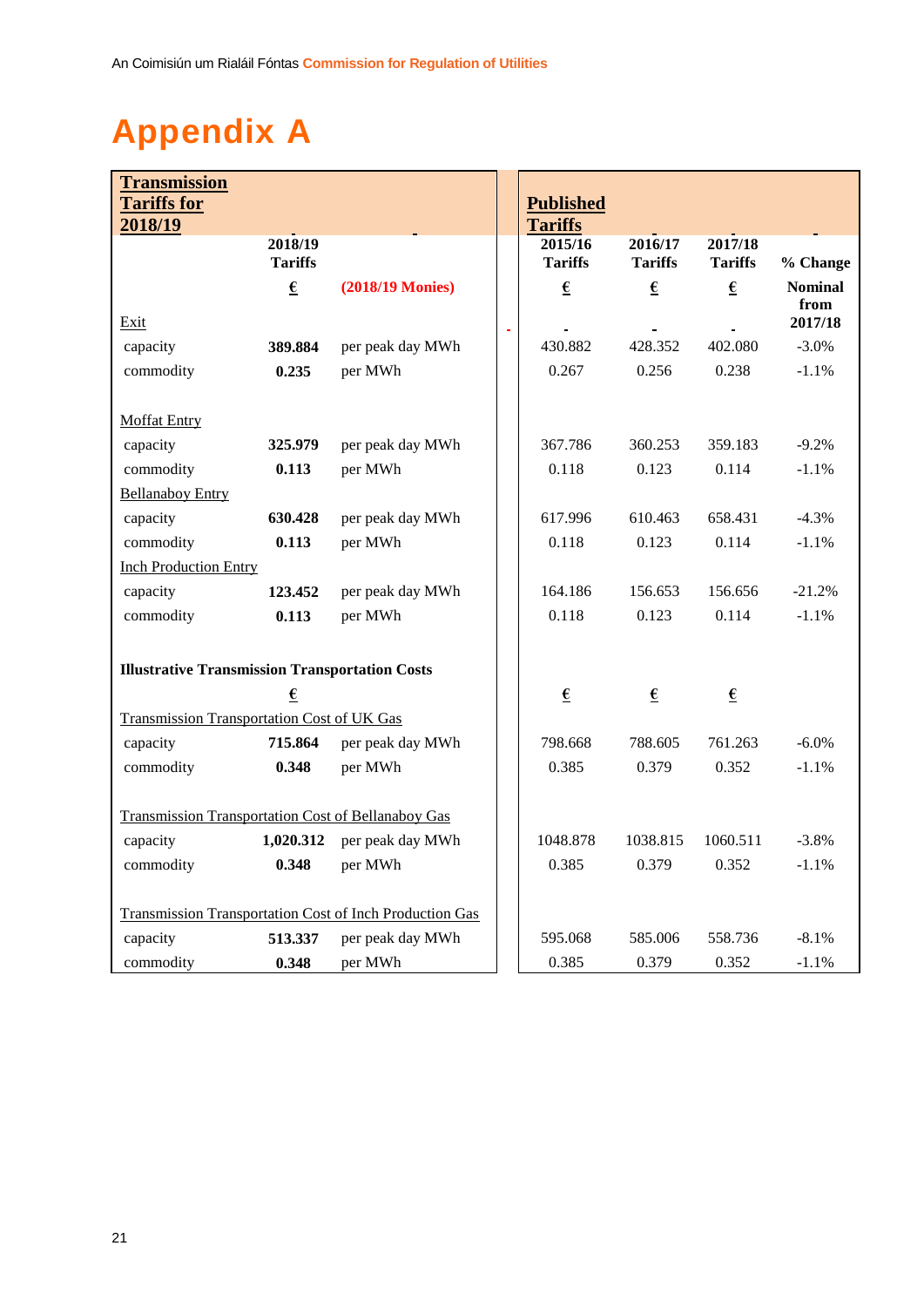# <span id="page-22-0"></span>**Appendix B**

### <span id="page-22-1"></span>Technical characteristics of the transmission system

In accordance with Art. 30 (1)(a)(i) of TAR NC, this appendix includes information on parameters used in the reference price methodology that are related to the technical characteristics of the transmission system.

Transmission tariffs are calculated using a matrix methodology based on forward-looking cost long run marginal cost (LRMC) considerations. The model contains a representative network, which is based on actual pipeline distances between Entry points and Exit points. The model calculates the cost of expansion between each entry and each exit zone using a matrix. However, as there can only be only be one entry tariff at each Entry point a mathematical formula (least squares) is applied to determine a single entry tariff. The same approach is applied at exit.

The cost of expansion is calculated using expansion constants. An expansion constant provides a numerical value for the cost of expanding capacity so that one unit of gas travels over a specified distance. This can be summarised as €/MWh/km. To determine the values of an expansion constant, actual evidence of pipeline and compressor capital and operating costs are used. As the GNI system is comprised of both dry (onshore) and wet (subsea) pipelines, the CRU calculated two separate expansion constants to reflect the different costs associated with each. Both dry and wet expansion constants are comprised of a blend of pipeline costs together with compression costs. The dry expansion constant is €7,874 and the wet expansion constant is €8,757.

#### <span id="page-22-2"></span>**Art. 30(a)(i)**

The technical capacity at entry and exit points of the transmission network is not a relevant variable for the purpose of the methodology of calculation of the transmission tariffs. However, the technical capacity at the entry points to the transmission network is available on GNI's transparency dashboard, available at the following [link.](https://www.gasnetworks.ie/corporate/gas-regulation/transparency-and-publicat/dashboard-reporting/)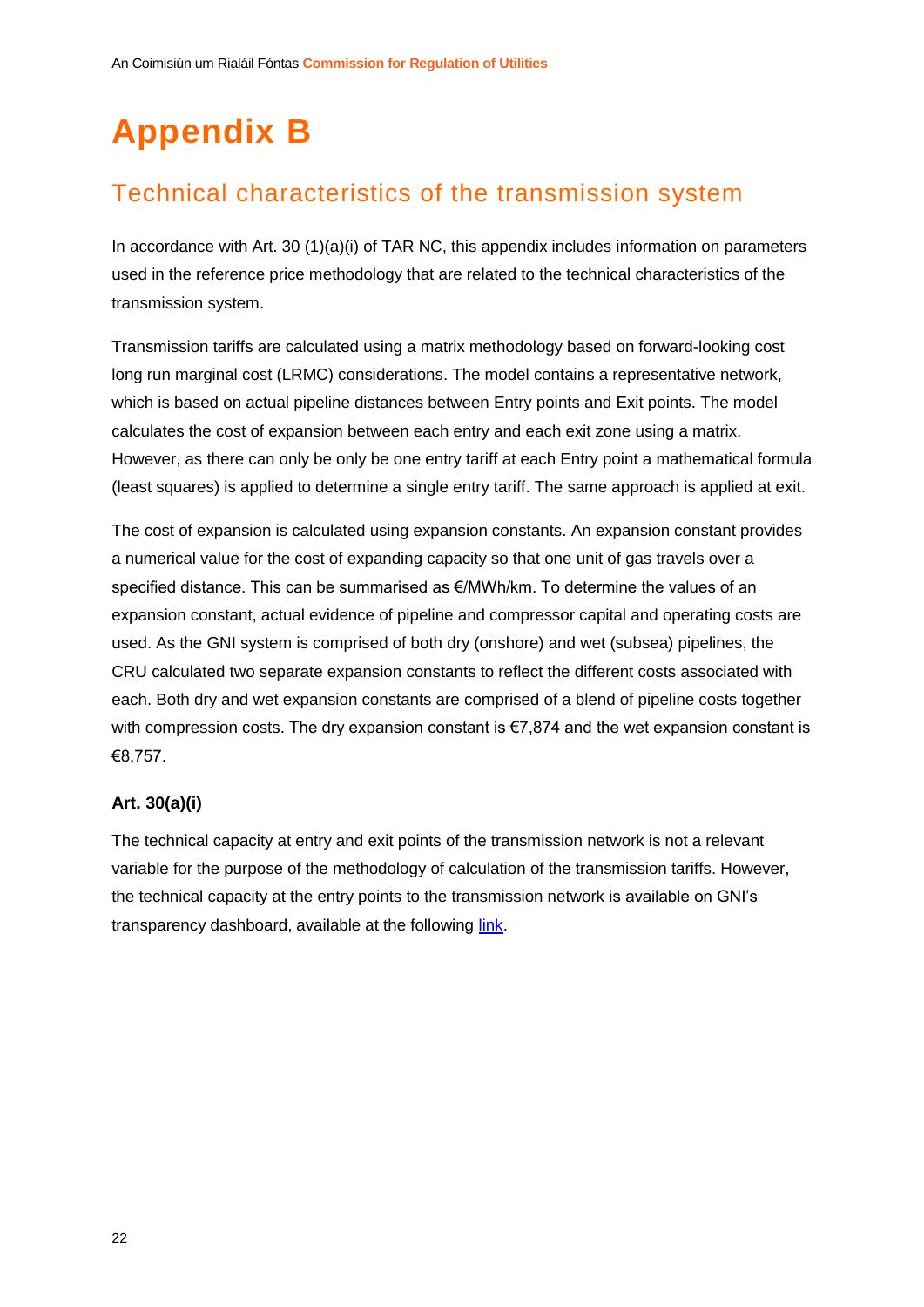#### <span id="page-23-0"></span>**Art. 30(a)(ii)**

The forecasted contracted capacity at the entry points and at exit<sup>17</sup> is available in [Table 2.2.](#page-13-0) The assumptions underlying the calculation of forecasted contracted capacity are detailed in [Table](#page-12-0)  [2.1.](#page-12-0)

#### <span id="page-23-1"></span>**Art. 30(a)(iii)**

Demand is assumed to be met first by domestic production (i.e. Bellanaboy and Inch), with Moffat providing the marginal source of gas. The direction of gas flow from entry to exit is not a variable in the matrix model that effects the calculation of the transmission tariffs. However, a representation of how gas flows around the network is available on GNI's transparency dashboard, available at the following [link.](https://www.gasnetworks.ie/corporate/gas-regulation/transparency-and-publicat/dashboard-reporting/)

#### <span id="page-23-2"></span>**Art. 30(a)(iv)**

The structural representation of the GNI's transmission system is provided on the following page. 18

#### <span id="page-23-3"></span>**Art. 30(a)(v)**

There is detailed technical information related to the technical characteristics of the transmission system that is involved in the calculation of the expansion constants and annuitisation factor. The information involved in the calculation of the annuitisation factor has previously been provided in CER/15/1059, for the calculation of expansion constants see CER/15/060. These files are available for download at the following [link.](https://www.cru.ie/document_group/gas-entry-exit-tariff-methodology/)

<sup>&</sup>lt;sup>17</sup> The forecasted contracted capacity at individual exit points on the transmission network is not a variable that effects the calculation of transmission tariffs. The total level of forecasted contracted capacity at exit is the variable that has an effect and this is provided in Table 2.2. <sup>18</sup> Note this map includes both the ROI and NI transmission systems.